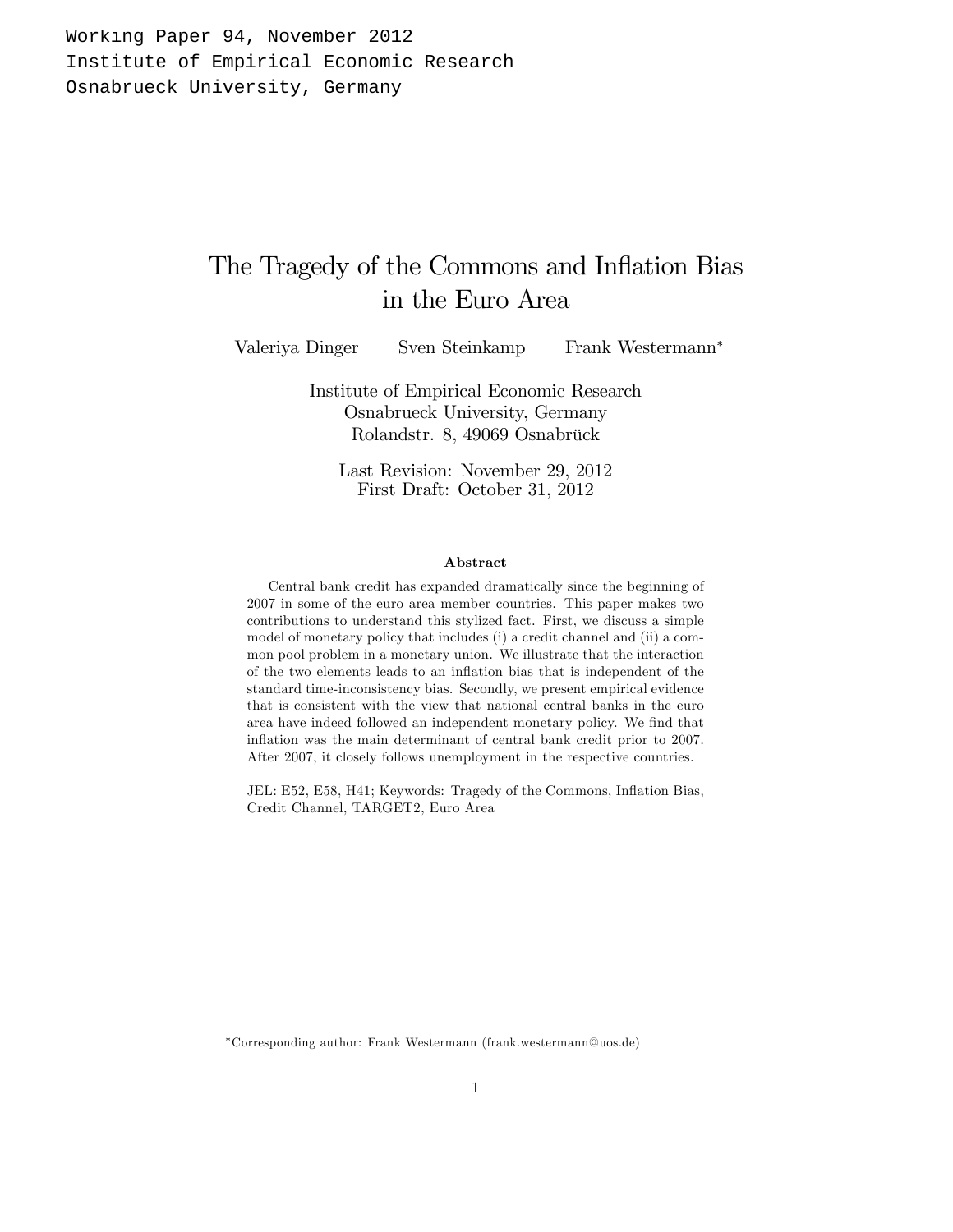# 1 Motivation

Central bank credit has expanded on an order of magnitude that is unprecedented in the post-war history of Europe. In countries with a negative output shock - Greece, Italy, Ireland, Portugal and Spain - it has increased by more than 1000% since the beginning of 2007. In this paper, we review the institutional arrangements in the euro area and present a theoretical model, as well as empirical evidence, that help to understand this stylized fact. We argue that the expansion was facilitated by a fragmentation of the ECB's monetary policy that is implemented by the national central banks.

The institutional changes that set the stage for a classical tragedy of the commons-dilemma have started in 2007, when the ECB introduced the TAR- $GET2$  clearing system.<sup>1</sup> This clearing system linked the money markets across Europe, creating a common pool of money demand to which all central banks had access.<sup>2</sup> Furthermore, the ECB, which in principle controls monetary policy, announced a "full allotment" policy. Under this policy, banks had unlimited access to central bank credit, provided that they were able to pledge collateral that was acceptable to the ECB. The national central banks (NCBs) finally gained control over monetary policy in their jurisdiction, when the ECB relaxed their collateral standards. An important institutional aspect is that the NCB's assess the quality of this collateral. It is thus the implementation of monetary policy, not the decision making, that is the source of the common pool problem.

To motivate why such an institutional setting leads to an additional ináation bias in monetary policy, we set up a simple partial-equilibrium model that starts with a standard central bank utility function, including the output gap and inflation.<sup>3</sup> We add two non-standard elements to this model: (i) A credit channel. We assume that the national central banks can have a direct impact on the economy by extending central bank credit to relax credit constraints in the domestic economy. (ii) We assume that there is a common pool problem in a monetary union of the following type: Central banks can extend credit to private banks in their jurisdiction. However, the associated increase in money supply is not confined to lead to inflation in this particular country. There exists a single money market in the currency union, thus prices will increase in all countries. By extending central bank credit the NCB's reap the full marginal benefit of their policy, but face only the average cost in terms of inflation.

We show in the model section that there is an additional inflation bias resulting from this common pool problem that is independent of the standard bias that results from the time-inconsistency problem.<sup>4</sup> Our model builds on an earlier literature on inflation bias in currency unions, in particular Aizenman  $(1992)$  and Casella  $(1992)$ . In their papers, the inflation bias arises from exter-

<sup>&</sup>lt;sup>1</sup>The tragedy of the commons interpretation was also given in Tornell & Westermann (2012a, 2012b) and Tornell (2012).

<sup>&</sup>lt;sup>2</sup> See Sinn & Wollmershäuser (2012) and Garber (1999), as well as Section 2 of this paper for more institutional details and the economic interpretation of TARGET2 balances.

<sup>&</sup>lt;sup>3</sup>The closest papers to this model-setup are Aizenman (1992) and Tornell (2012). A discussion of these and other papers is given in the literature section.

 $4$  See e.g. Barro & Gordon (1983) and Walsh (2010).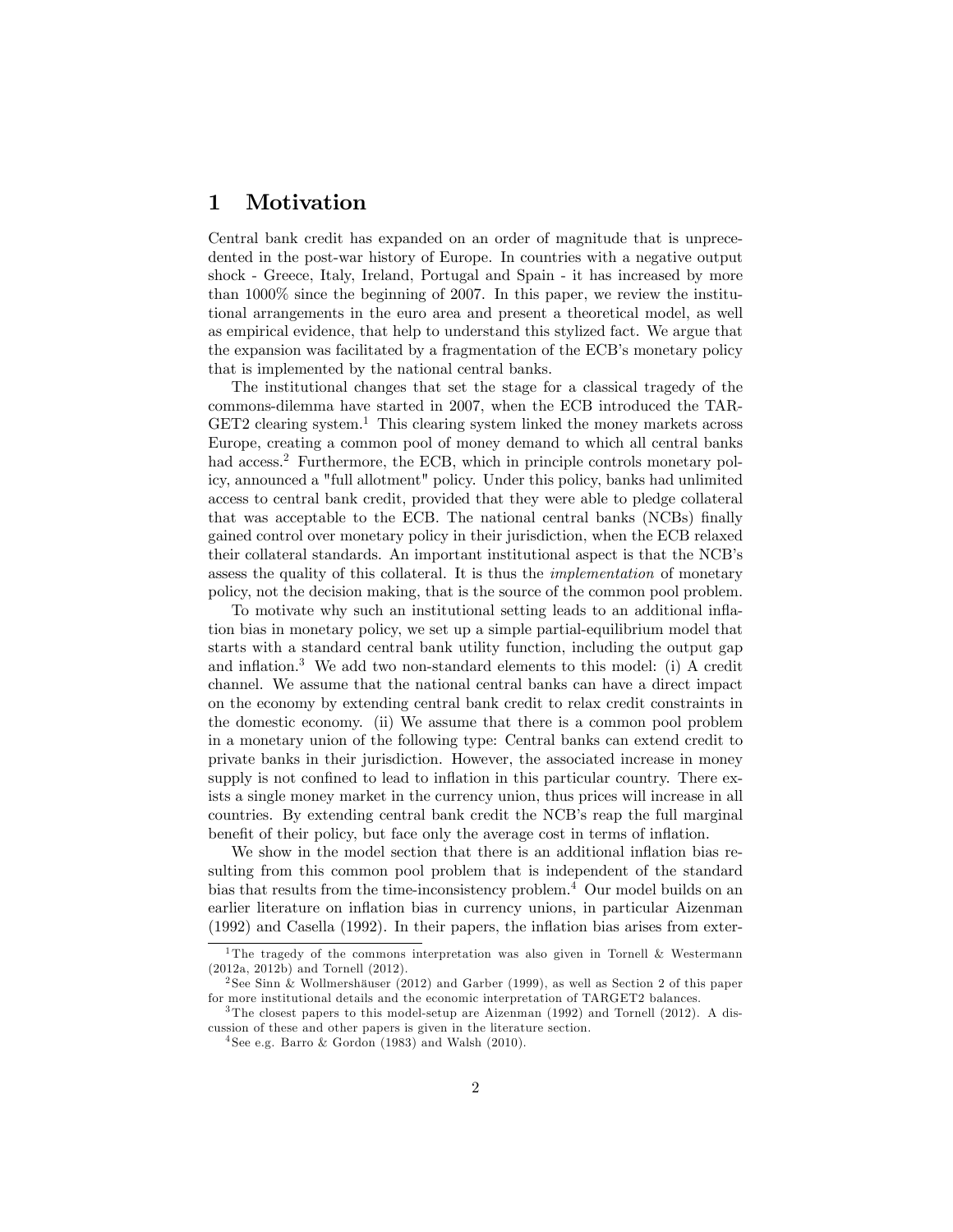nalities among jurisdictions that are competing for seigniorage and the inflation tax. Our model can be viewed as a simple partial-equilibrium representation of these ideas. Furthermore, it takes special features of the current Euro-crisis into account: (i) the central banks objective of achieving financial stability  $-$  i.e. avoiding the cost of bank closures - and (ii) the credit crunch suffered in several European countries after the 2007/8 financial crisis.

In the empirical section of the paper, we review some stylized facts and estimate central bank reaction functions in a formal regression framework. Among the stylized facts, three observations stand out: First, countries that recently experienced a negative output shock have increased central bank credit substantially. Furthermore, central bank credit that was extended did not stay within the national borders of the respective country. It has been wired to other countries via the TARGET2 clearing system to buy goods and assets abroad and to repay international loans, thus increasing the money supply throughout the whole monetary union. The absolute value of TARGET2 liabilities are nearly identical to the increase in central bank credit. Secondly, we illustrate that central bank lending constitutes a substantial share of total lending in the countries in crisis. In the GIIPS countries (Greece, Ireland, Italy, Portugal and Spain) it has increased from 1.6% in 2007 to 16.4% in 2012. Finally, it is remarkable that both, M1 and prices have increased only moderately in the countries that experienced the negative shock.

We econometrically evaluate the consistency of the dynamics of central bank's credit, unemployment rates and inflation with the hypothesis of monetary policy being subject to a tragedy of the commons. In our benchmark regression, we estimate the link between central bank credit of each NCB and inflation as well as unemployment rates in their jurisdiction. We use the sample period from 2000 onwards and include a dummy variable for the post-2007 period. We Önd that prior to 2007 the central banks have reacted primarily to inflation. After 2007, however, the inflation variable turns insignificant and the unemployment variable becomes significant instead. There has been an apparent change in the policy objective that is consistent with the timing of institutional changes and the predictions of the theoretical model presented above.

We test for robustness of our regression in several ways. First, we compare different starting dates for the regime shift that occurred sometime between the beginning of 2007 and October 2008. Secondly, we perform an outlier analysis, to make sure that none of the individual countries drive the results by themselves. Finally, we perform a range of different estimation methods, including 2-stage least squares procedures that control for the potential endogeneity bias in our regression. In all specifications, the shift from inflation-targeting to unemployment-targeting remains remarkably robust.

In section 2 of the paper, we discuss in more detail the institutional arrangements. In section 3, we present the theoretical model. Section 4 presents stylized facts and the regression analysis. In section 5, we relate our findings to previous studies in the literature. Section 6 concludes by pointing to concrete policy proposals that help to internalize existing externalities.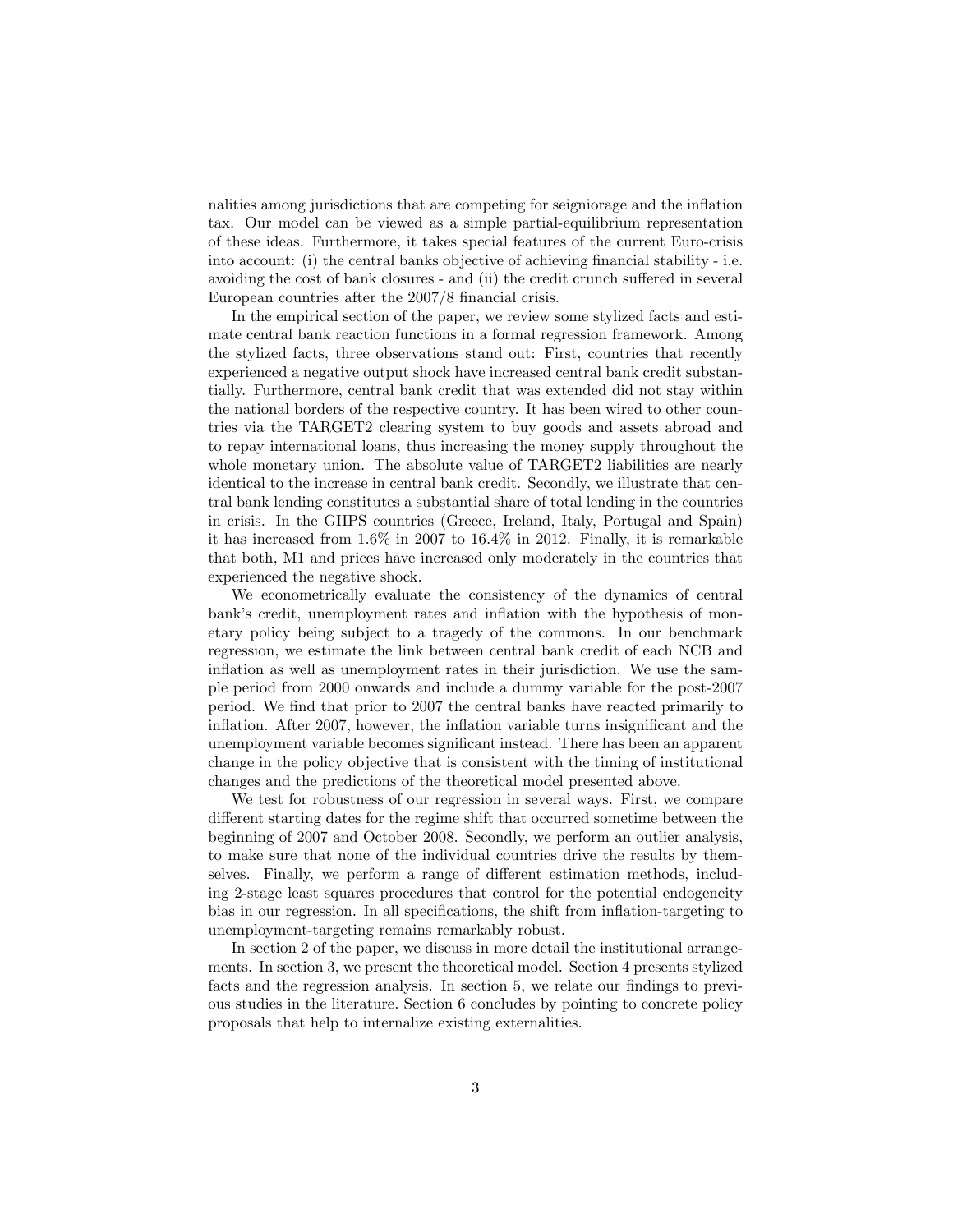### 2 Institutional framework of the Eurosystem

The tragedy of the commons (or common-pool problem) describes a situation when multiple players operate in a framework where it is possible that each individual player extracts some benefits from exploiting a common pool of resources while paying only a portion of the costs. The key institutional questions that we review in this section are (i) what is the common pool that is overly used and (ii) why do national central banks have access to this common pool?

The common pool is the euro-area wide money demand.<sup>5</sup> It has been created in several steps. First, the introduction of the euro itself eliminated exchange rate risks among member countries and created an integrated capital market. However, national central banks continued to exist and the ECB in Frankfurt centrally set the interest rate for all countries. The allocation of money creation by the different national central banks, until 2007, was mainly driven by the demand of private banks for central bank credit. This demand, however, was limited by the money demand in the respective country. This was changed when the TARGET2 clearing system was introduced that contained a so-called "real-time settlement system". In this settlement system, national central banks have the task to execute transfer payments, even before the incoming funds have arrived.

In principle this leads to imbalances, which last only for a few seconds. However, in the Önancial crisis, these balances have become more and more persistent, accumulating to substantial levels of claims and liabilities between the central banks of the Eurosystem (see Sinn  $\&$  Wolmershäuser (2011) and Garber (1998) for further details). With regard to the common pool problem, this meant the following: the national central banks where no longer limited by the demand for money in their own country, but instead they could service the entire euro-area wide demand for money. While the demand for money used for domestic purposes was small, the demand for money for the purpose of international transactions was and continues to be very large.

The second institutional question is how the national central banks gained access to this common pool. The classical perception of monetary policy operation within the EMU excludes this possibility. The ECB is supposed to provide uniform monetary policy by setting uniform interest rates and equal conditions for the access of banks from all participating countries to central bank funding. If this is indeed the case - as it was broadly the case until the end of 2007 - exploiting the common pools should be hardly possible for any individual member of the union.

However, since 2007, national central banks gradually gained control over credit extension. To start with, the national regulators de facto decide on the list of banks eligible to receive central bank's funds. This is the case since the ECB declares all solvent banks eligible for central bank refinancing, but the definition by which banks are solvent or not is still made by the national financial regulation authorities.<sup>6</sup> By not closing down virtually insolvent banks national

<sup>&</sup>lt;sup>5</sup> See Tornell (2012) and Tornell & Westermann (2012a).

<sup>6</sup> See Tornell & Westermann (2012a)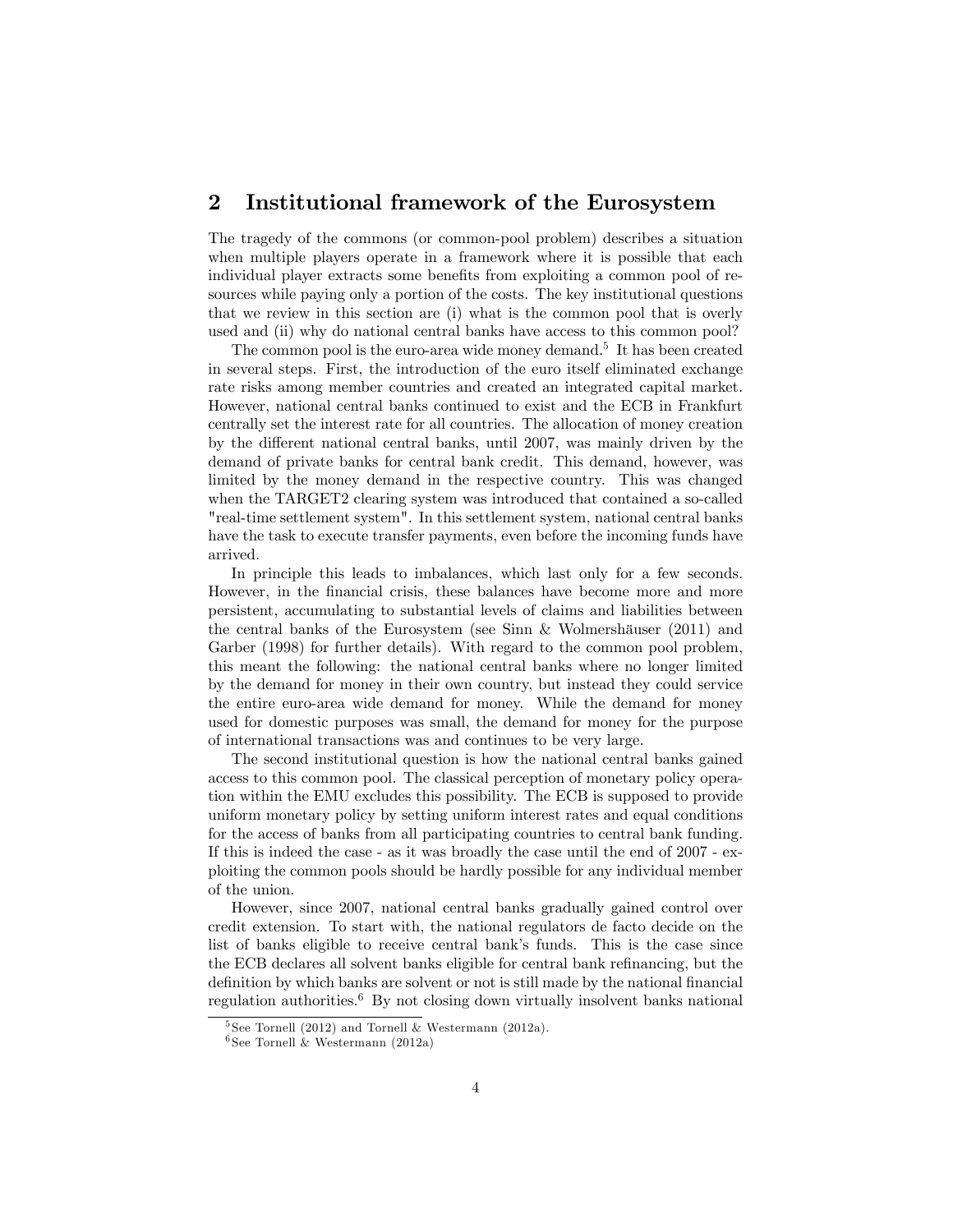authorities achieve at least two targets. First, they avoid both the political and economic costs of the liquidation of these banks. Second, they exploit the advantage of the fact that these banks' remaining assets - instead of being liquidated under the currently adverse conditions - can be used as collateral to generate increased central bank credit to the domestic banking sector. That is why the right of national regulators to decide on the solvency of the banks is an important determinant of the amount of central bank's credit to commercial banks.

Another important determinant of this amount is the gradual reduction of collateral standards by the ECB starting in October 2008. In fact, from the end of 2011, the European Central Bank has virtually given up control over the eligible collateral on the central banks refinancing operations. This fact is nicely illustrated by a Governing Council decision announced by the ECB on February 9th, 2012 which allows "specific national eligibility criteria and risk control measures for the temporary acceptance of additional credit claims as collateral in Eurosystem credit operations".

This decision puts the national central banks in charge of the decision about which assets can serve as eligible collateral and which cannot. The fact that the ECB does not want to control the quality of collateral is also illustrated by a most recent decision of the ECB announced on September 6th, 2012 which suspends the application of the minimum credit rating threshold in the collateral eligibility requirements.<sup>7</sup>

In sum, the volume of refinancing can significantly differ across countries. In the beginning of the crisis, this was due to a built-in flexibility under current rules. But since the ECB's reduction of collateral standards, this expansion has been increasingly a result of the national central bank's policies.  $54\%$  of the total expansion occured after December 8th, when the most significant drop in collateral standards was decided. The former ECB Chief Economist, Jürgen Stark, recently summarized these developments in the statement "The ECB is about to lose its ability to perform uniform monetary policy". $8$ 

<sup>&</sup>lt;sup>7</sup> This expansion of eligible collateral categories affects not only the volume of central bank's funding. In combination with the relatively rough grid of asset categories used for the determination of the collateral haircuts it also gives rise to substantial variation of the costs of central bank funding for banks from different countries. Given almost uniform haircuts for each asset category banks with more risky assets enjoy an advantage in the de facto costs of funding relative to banks with safer assets from the same haircut category.

<sup>8</sup>Frankfurter Allgemeine Zeitung, October 24, 2012.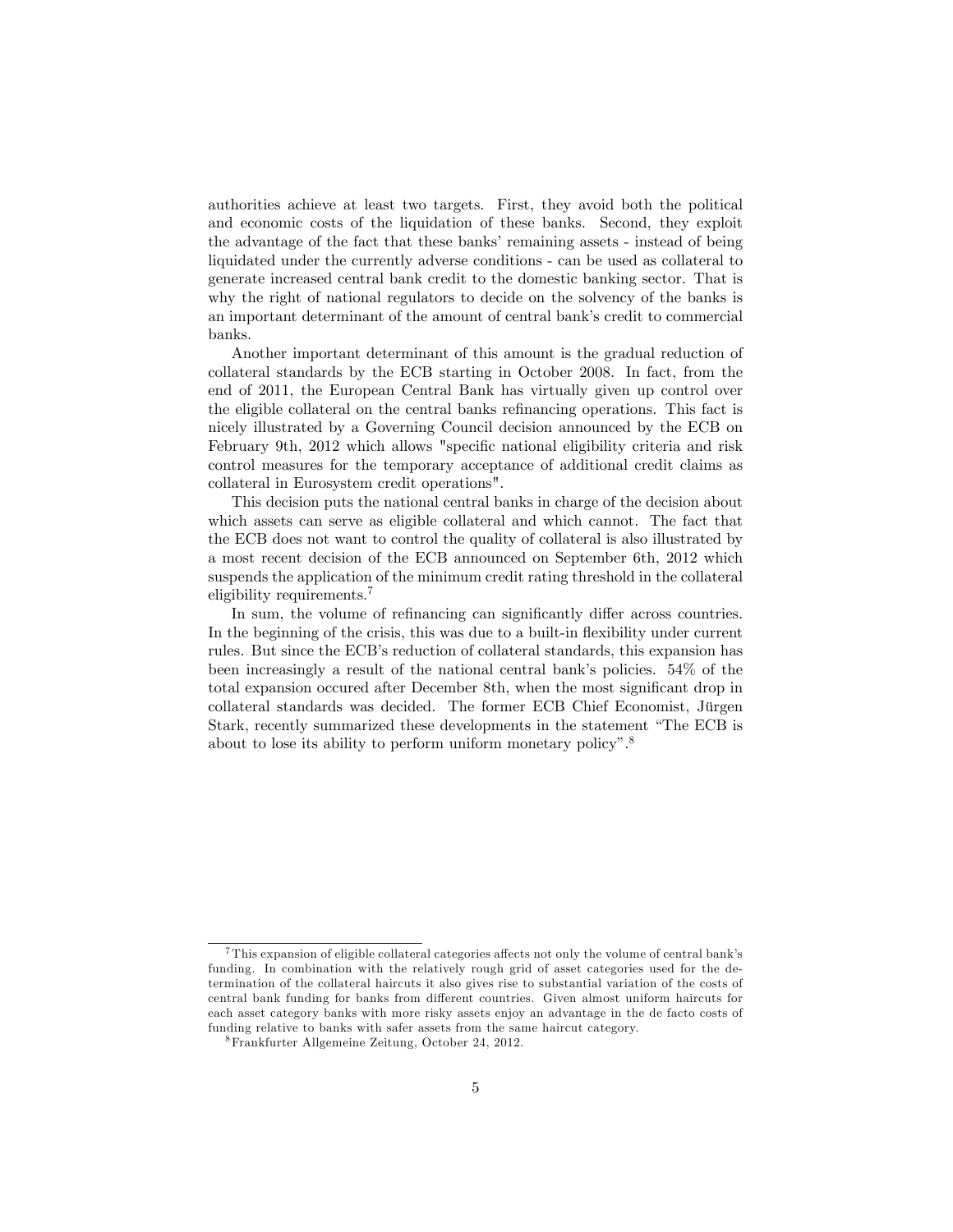# 3 A model of monetary policy with a credit channel and a common pool problem

In this section, we illustrate the effect of a common pool problem in a very simple model of monetary policy. We start from a standard loss function for the central bank (see e.g. Walsh  $(2010)$  and Barro & Gordon  $(1983)$ ) and add two new elements. First, we assume that there is a direct effect of central bank credit on output. This assumption can be motivated by the literature on the financial accelerator (Bernanke, Gertler & Gilchrist  $(2000)$ ) as well as the credit channel on monetary policy (Kashyap, Stein & Wilcox (1993) and Tornell & Westermann (2005)). Secondly, we assume that there is a common pool problem in the currency union as discussed above. Each individual central bank can extend credit to its banks. By doing so the central bank reaps the full benefits from this credit extension, but only bears the average loss in the form of the average inflation in the euro area.

#### 3.1 A single country

Let us start with a single country as a point of reference, where only the credit channel is added to the standard model of the central bankís optimization problem. The notation of the model is as follows. The utility function of a national central bank is given by  $U(y, \pi)$ , where y denotes production and  $\pi$  denotes inflation. The utility function is taken from a standard textbook. The central bank gets positive utility from closing the gap between output  $y$  and the exogenously given potential output  $\overline{y_n}$ . Furthermore, there is a quadratic loss from inflation.  $\lambda$  denotes the weight attached by the central bank to closing the output gap.

$$
U(y,\pi) = \lambda(y - \overline{y_n}) - \frac{1}{2}\pi^2
$$
\n(1)

The production function consists of two components. First, the potential output,  $\overline{y_n}$ , and a cyclical component,  $y_c$ , that depends on the change of central bank credit in the economy, which in turn depends on the central banks supply of credit to commercial banks,  $\Delta d$ . This later term is kept very general and could take various functional forms. For the moment we only assume that the effect of central bank's credit on output is positive  $\frac{\partial y}{\partial \Delta d} > 0$ .

$$
y = \overline{y_n} + y_c(\Delta d) \tag{2}
$$

In order to link this credit channel to money supply and inflation, we furthermore assume that the change in the monetary base is equal to the change in the amount of central bank's credit provided to the commercial banks:  $\Delta m = \Delta d$ , where  $m$  denotes the monetary base (we thus abstract from other forms of monetary expansions that would for instance follow from explicit bond purchases of the central bank, as well as minimum reserve holdings).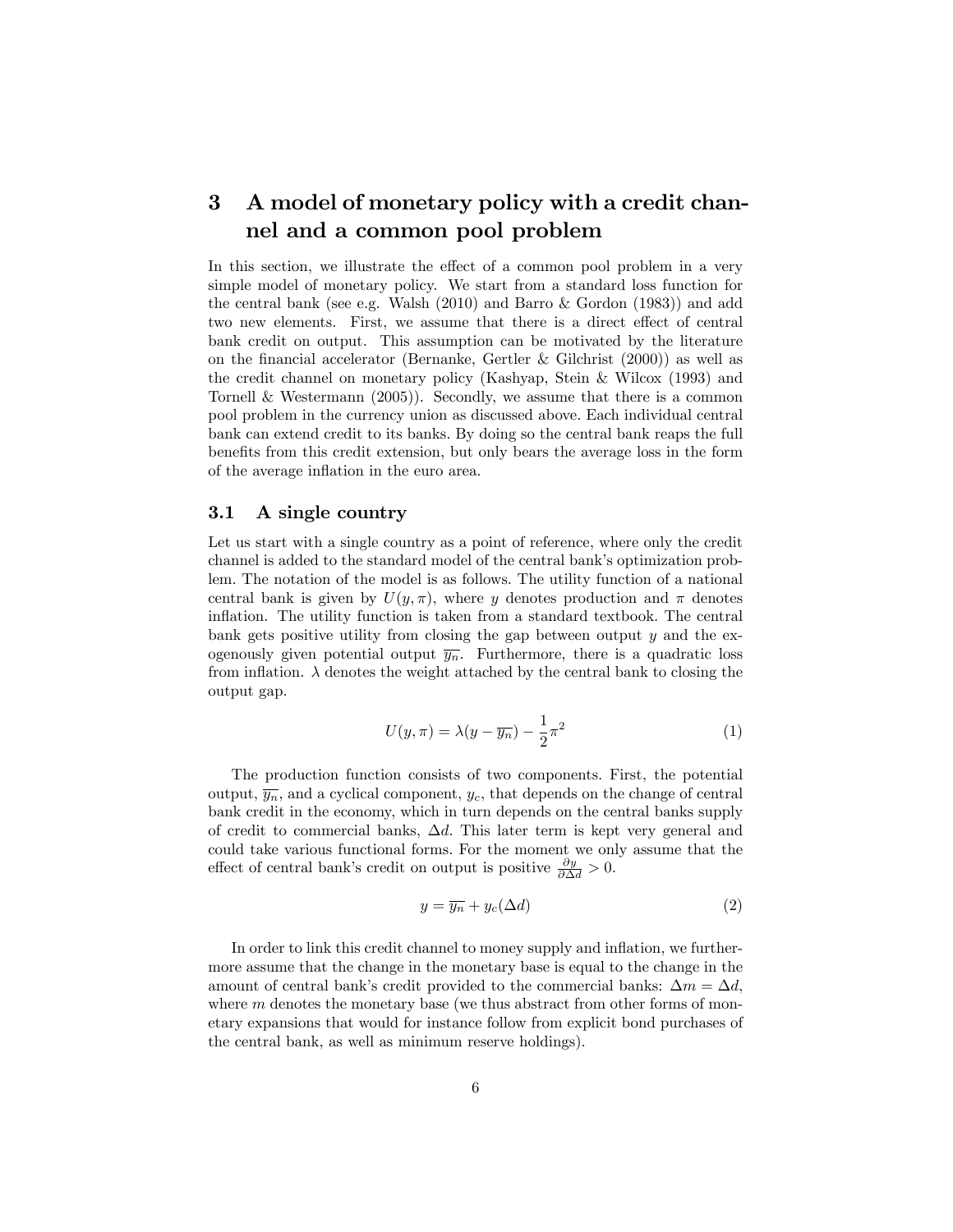We further assume that inflation is a function of monetary base changes  $\pi = \pi(\Delta m)$ , where  $\frac{\partial \pi}{\partial \Delta m} > 0$ . The value of this partial derivative depends on the money multiplier and in particular on the commercial banks' reserves with the central bank (e.g. the higher the propensity of commercial banks to distribute the funding received from the central bank to the non-Önancial sector). Since these are not at the core of the analysis presented here, we assume for simplicity that  $\frac{\partial \pi}{\partial \Delta m} = 1.9$ 

**Lemma 1** In a single country there is an inflation bias of  $\lambda \frac{\partial y}{\partial \Delta m}$ 

**Proof.** arg max  $U = \lambda y_c(\Delta m) - \frac{1}{2}(\Delta m)^2$ ;  $\frac{\partial U}{\partial \Delta m} = \lambda \frac{\partial y}{\partial \Delta m} - \Delta m = 0$ ;  $\Delta m^* =$  $\lambda \frac{\partial y}{\partial \Delta m}$ .

The intuition for this result directly follows from the utility function of the central bank. Since ináation enters as a quadratic term, most functional forms for  $y_c(\Delta d)$  will generate a positive equilibrium inflation. For instance if  $y_c(\Delta d)$ is linear, the additional inflation would simply be a constant added to the term  $\lambda$ .

#### 3.2 A currency union

In this section we now extend the model to a currency union, with  $i = 1, ..., n$ countries. In this currency union, each country has its own central bank utility function  $U_i(y_i, \pi_i)$ . This choice of utility function will be justified in the following empirical section. It also has a country specific production function  $y_i$  and inflation rate,  $\pi_i$ . The monetary base in each country is denoted by  $m_i$ . Again, changes in the monetary base are equal to the changes in the credit provided by the central banks to the domestic banking system,  $d_i$ . In the utility and production functions we furthermore assume that the potential output is the same for all countries:

$$
U_i(y_i, \pi_i) = \lambda(y_i - \overline{y_n}) - \frac{1}{2}\pi_i^2
$$
\n(3)

$$
y_i = \overline{y_n} + y_c(\Delta d_i) \tag{4}
$$

with  $\frac{\partial y_i}{\partial \Delta m_i} > 0$ . The common pool problem in this setup follows from the fact

that each country's inflation rate must be the same across countries:  $\pi_i = \pi$ . The additional money printed in one country, can be used to purchase goods in any other country. Due to the law of one price, however, the price level will be the same in all countries.<sup>10</sup> Each country thus has the full marginal benefit of

<sup>&</sup>lt;sup>9</sup>Abandoning this simplifying assumption leaves the qualitative results of the model unchanged as long as  $\frac{\partial \pi}{\partial \Delta m} > 0$ .

<sup>&</sup>lt;sup>10</sup> This assumption may be relaxed. It is sufficient to assume that inflation costs do not rise proportionally to domestic credit expansion for the ináation bias to occur.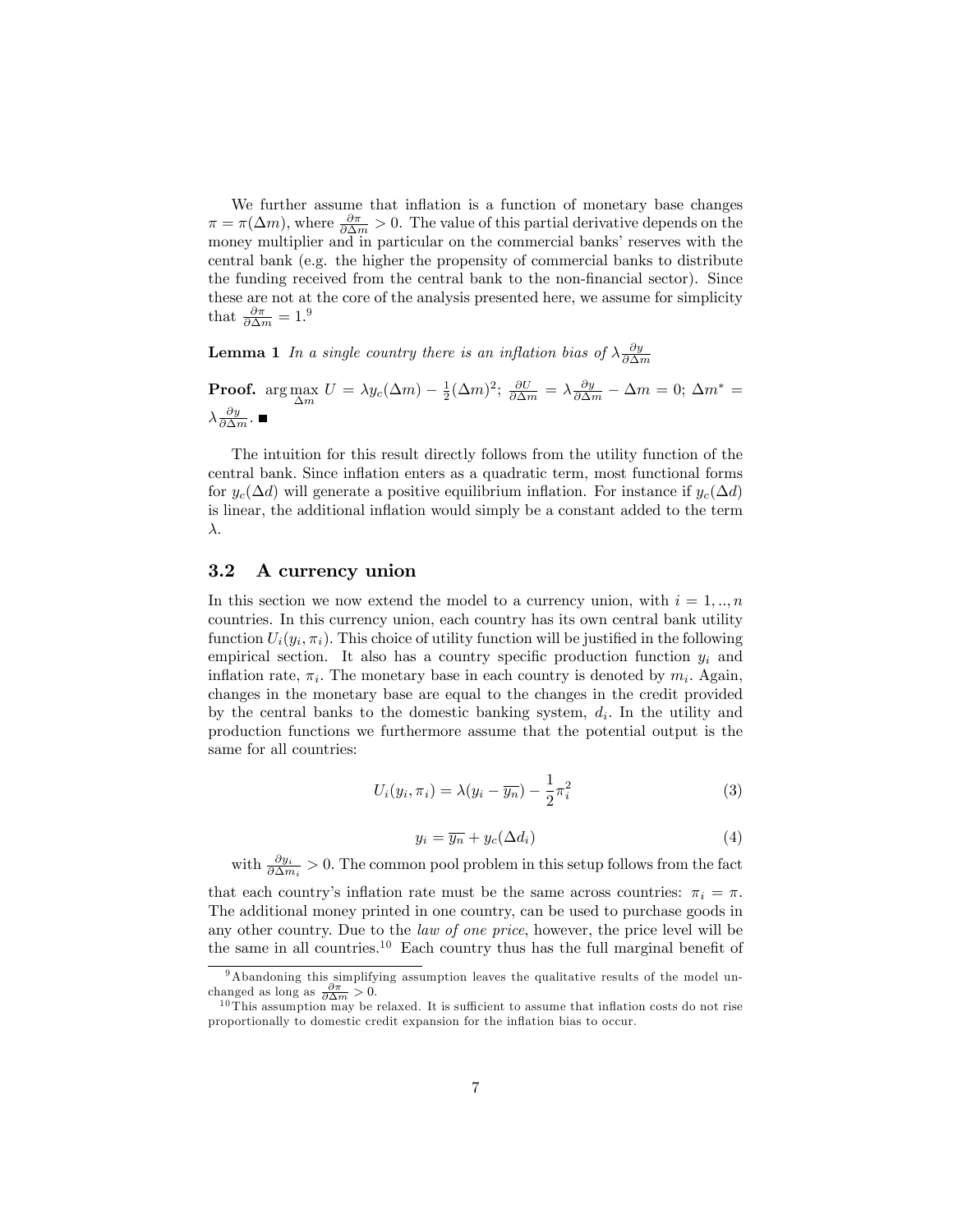central bank credit extension that enters its production function, but faces only the average marginal cost that derives from inflation:  $\pi = \frac{1}{n} \sum_{n=1}^{\infty}$  $i=1$  $\Delta m_i$ .

**Proposition 2** In a currency union with a common pool problem, the inflation bias is larger than in a single country.

**Proof.** arg max<sub>$$
\Delta m_i
$$</sub>  $U_i = \lambda y_i (\Delta m_i) - \frac{1}{2} (\frac{1}{n} \sum_{i=1}^n \Delta m_i)^2$ ; In symmetric equilibrium:  
\n
$$
\frac{\partial U_i}{\partial \Delta m_i} = \lambda \frac{\partial y_i}{\partial \Delta m_i} - \frac{1}{n} \Delta m_i
$$
;  $\Delta m_i^* = n \lambda \frac{\partial y_i}{\partial \Delta m_i}$ ;  $n \lambda \frac{\partial y}{\partial \Delta m} - \lambda \frac{\partial y}{\partial \Delta m} = \frac{\partial y}{\partial \Delta m} \lambda (n-1) > 0$ 

The intuition for our proposition follows from the tragedy of the commons. Each country has an incentive to exploit the credit channel effect of its central bank credit extension, but it only bears the average cost of such action. The temptation to extend central bank credit and to contribute to the average inflation rate is, therefore, extraordinarily high.

### 4 Empirical relevance

The simple model outlined above helps explain the pattern of central bank credit expansion in the euro area since the beginning of the 2007 financial crisis. In this section, we document the recent development. We argue that it is consistent with the view that national central banks have indeed gained room to implement country specific monetary policy. We start by documenting three stylized facts<sup>11</sup> and then conduct a more formal analysis of the central reaction functions in a regression analysis.

#### 4.1 Stylized facts

#### 1 Countries with a negative output shock have expanded central bank credit substantially

A remarkable feature of the Önancial crisis in Europe was that national central banks have expanded credit to domestic banks in an asymmetric pattern. While central banks in countries with negative output shocks have expanded credit to domestic commercial banks (in particular Greece, Ireland, Portugal and Spain), countries which did not experience such a negative shock kept their central bank's credit relatively constant. Figure 1 shows that the credit expansion in the crisis countries is unprecedented in post-war history. On average, it amounts to a more than  $1000\%$  increase in less than five years, or more than 800bn Euros in absolute terms.<sup>12</sup> <sup>13</sup> This phenomenon reflects the fact that

 $11$  See also Tornell & Westermann (2012a) for an overview of some of these stylized facts.

<sup>&</sup>lt;sup>12</sup> See Sachs, Tornell & Velasco (1996) for the analysis of a similar pattern in Mexico 1994/5.

<sup>&</sup>lt;sup>13</sup> Some expansion of central banks credit was also observed in countries without a negative output shock, however, in these countries the change in central banks credit was offset by an increase of commercial banks reserves with the central bank of a similar magnitude.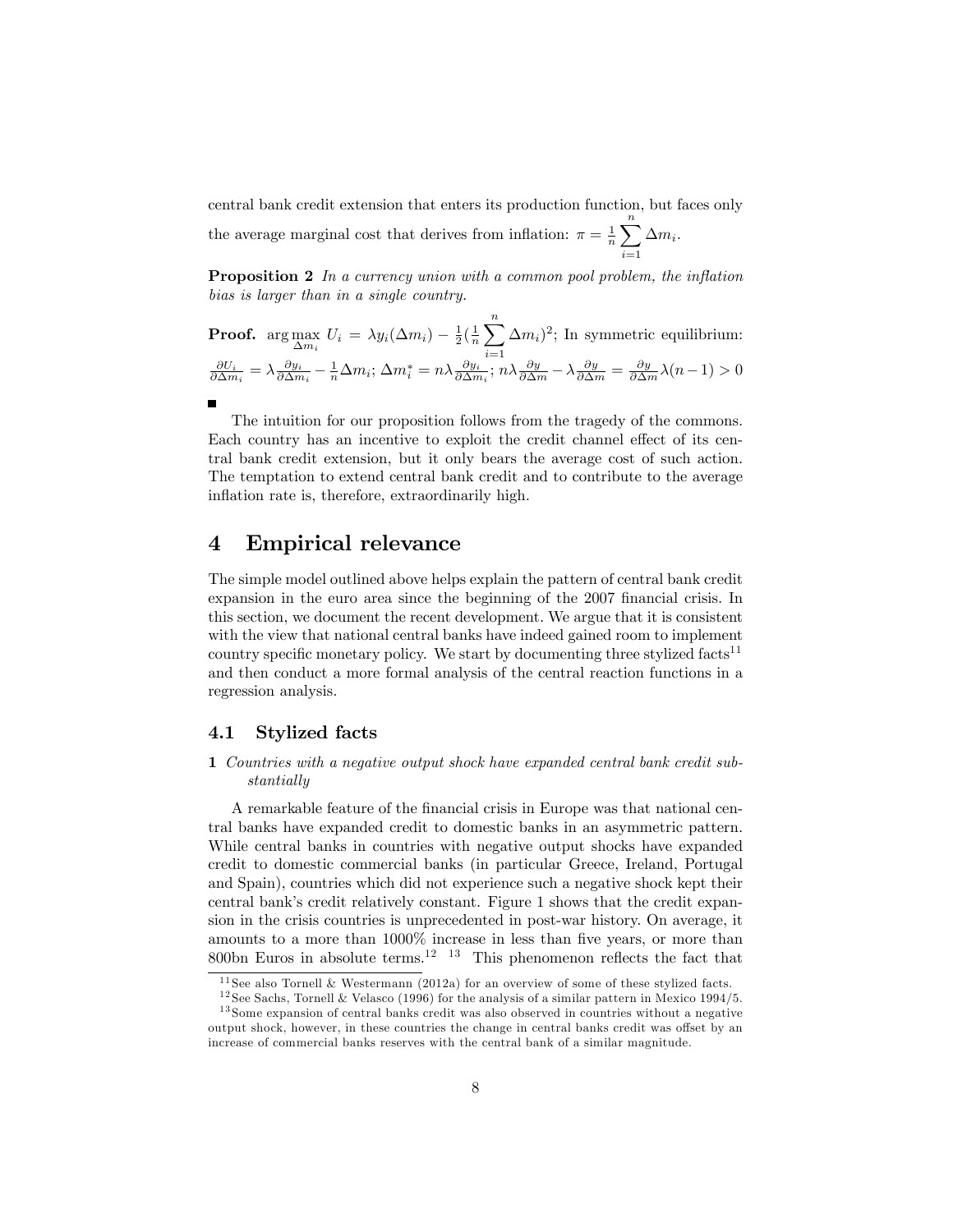in these countries the central bank was taking over the liquidity insurance role earlier provided by private interbank markets rather than a formal monetary policy expansion.

The dashed series in Figure 1 illustrates that the money extended to the domestic banking system was not used to purchase goods or assets domestically, but rather financed international transactions. The TARGET2 balances measure the international balance of payments within the European Monetary Union (See Sinn & Wollmershäuser  $(2012)$ ). The fact that central bank's credit is used to facilitate transactions outside the individual country but within the EMU illustrates the spread of ináationary pressures generated by individual countries expansionary central banks credit policy to other members of the Union.



#### 2 Private bank lending has increasingly been funded by central bank credit

Figure 2 shows that the commercial banks fund a substantial share of their lending to the non-financial sector by credits from the central bank. The average share of total lending to the non-Önancial sector funded by central bank credit went up from around 1.6% in 2007 to 16.4% in the third quarter of 2012. The dynamics of central bank's credit in the individual countries is illustrated in Figure 5 of the appendix. It shows that the issue is particularly severe in Greece and Ireland. The central banks thus acted to prevent a credit crunch that would have occurred without the intervention of the central banks, with potentially severe negative consequences for the real economy.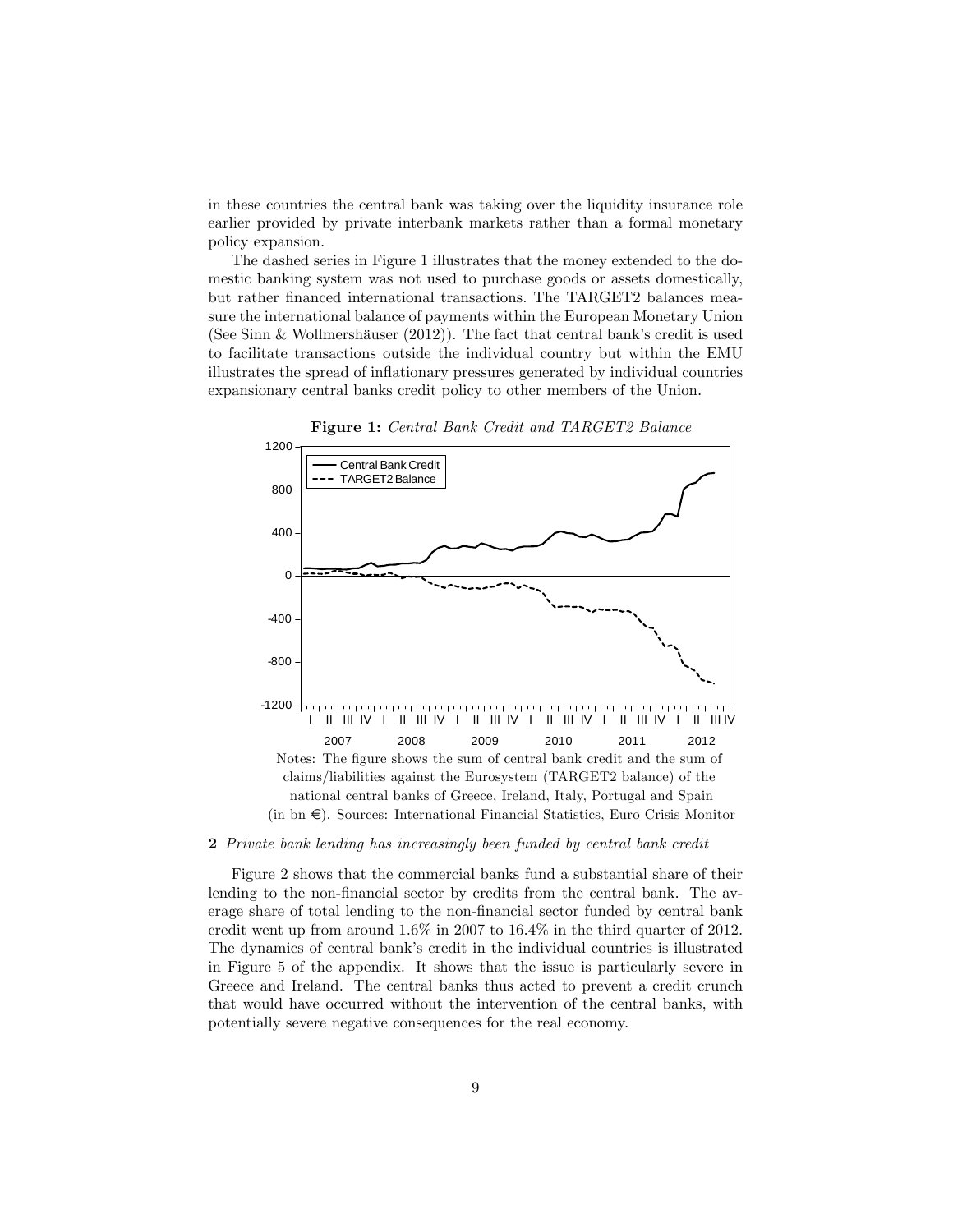Figure 2: Ratio of Central Bank Credit to Private Bank Lending



Notes: The figure shows the sum of central bank credit as percentage of total lending by other monetary financial institutions for the GIIPS countries (Greece, Ireland, Italy, Portugal and Spain). Source: International Financial Statistics

#### 3 Central bank credit correlates positively with unemployment, but not with inflation

Figure 3 shows that the macroeconomic patterns in Europe are very much in line with an active central bank that follows an output/employment target. The dashed line in Figure 3 displays the average unemployment rate in Greece, Ireland, Italy, Portugal and Spain and the solid line traces the total central bank credit in these countries. From this Ögure, it appears that the central banks - although with some delay - are reacting to the domestic unemployment by extending credit to the private banks in their jurisdiction. Figure 4 in Appendix 2 of the paper shows that the same pattern also holds for each individual country.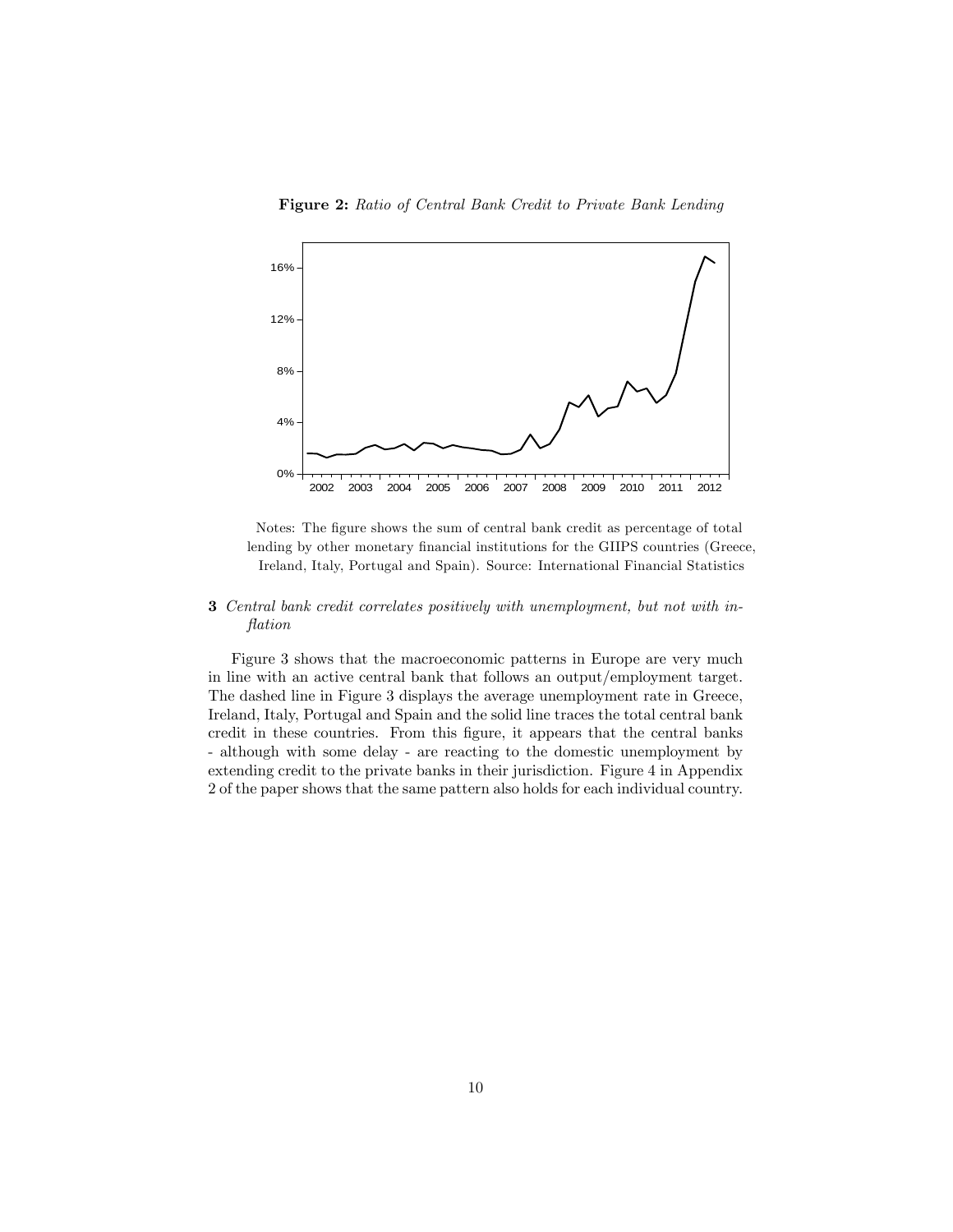

Finally, the monetary expansion in the countries in crisis was feasible without any substantial impact on domestic inflation. As the additional money was used primarily to purchase goods and assets abroad, domestic prices were little affected. In Figure 3, both unemployment and domestic prices are displayed on the same (left) scale, starting at 100. While unemployment increased by a factor of 2.5 on average, domestic prices had a cumulative increase of only about 12 percent during the same period. In fact, as the crisis has not reached the largest countries in the euro area, the central bank expansion has left the total monetary base relatively unchanged until the end of 2011. And, the increase is still not remarkably large when compared to the US Federal Reserve Bank or the Bank of England.

#### 4.2 A regression analysis

In this section, we econometrically evaluate how the dynamics of central bank's credit, unemployment rates and ináation is consistent with the tragedy-ofcommons argument presented above.<sup>14</sup> We estimate the central bank reaction functions of national central banks in the euro area in a regression analysis. We show that before the crisis, the central banks where primarily targeting domestic inflation - consistent with the principles of the ECB - while since the beginning of the crisis, the national central banks have been targeting unemployment instead.

<sup>&</sup>lt;sup>14</sup> See Appendix 3 for a detailed description of the data sources.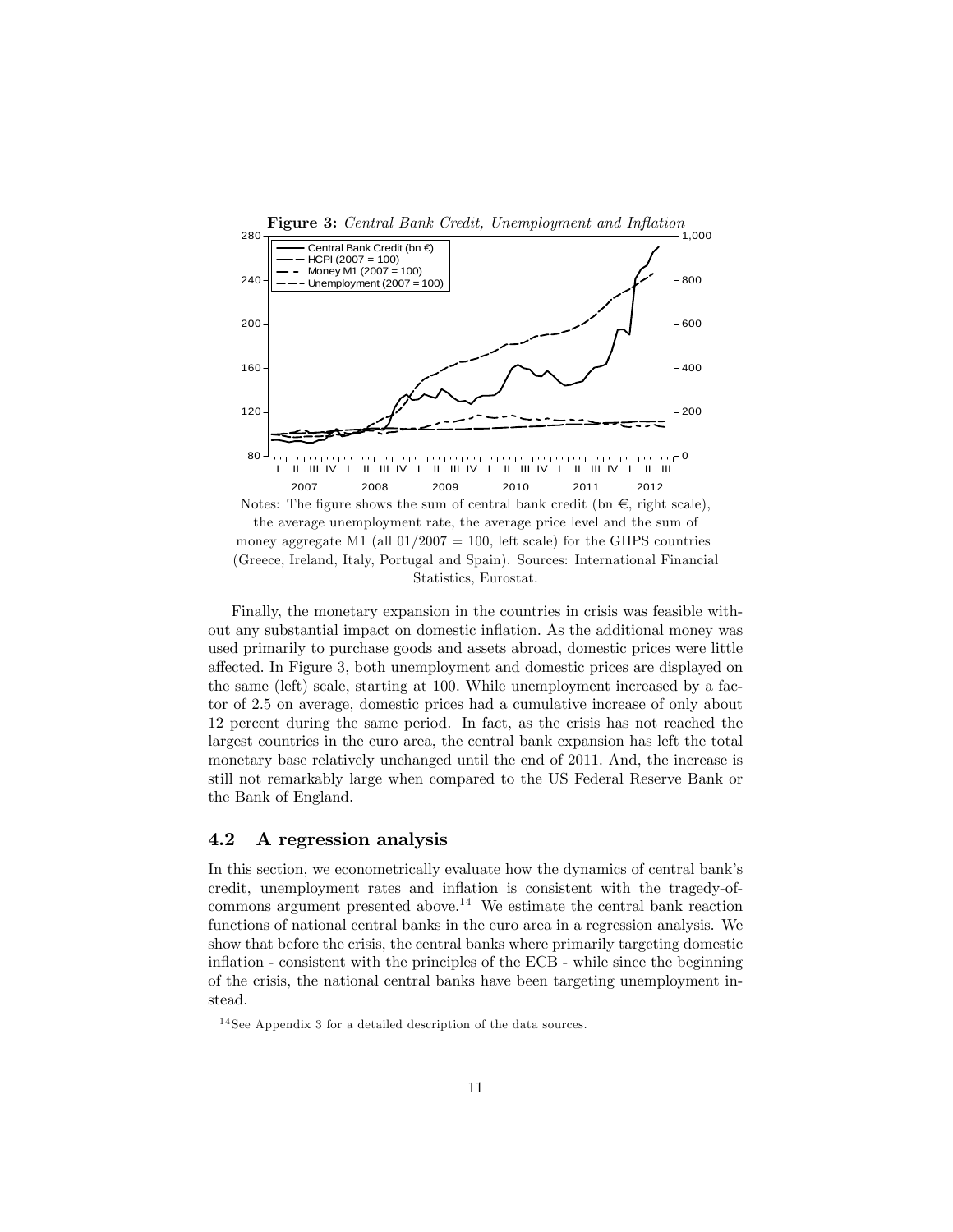The execution of the empirical analysis faces several challenges. First, the time series are rather short. Secondly, there are some series that start from values close to zero, and increase in a short period to quite large numbers. The later aspect leads to first differenced time series with initially very large growth rates, which decline over time. To avoid these data issue, we chose to estimate the subsequent regressions in log levels. Tables 1 and 2 show that estimating the linkages in levels is indeed appropriate; the variables are all non-stationary in levels and stationary in 1st differences. Furthermore, we cannot reject the null of no-cointegration. The results can thus be interpreted as a cointegrating relationship among the variables. In order to address the small sample issue, we estimate all regressions as panel regressions and use monthly, seasonally adjusted data. We estimate our model using fixed effects to control for country specific effects and report robust clustered standard errors.<sup>15</sup>

Table 1: Unit Root Properties

|                        | Fisher type ADF with       | Breitung LM with       |
|------------------------|----------------------------|------------------------|
|                        | $H_0$ : All panels contain | $H_0$ : Panels contain |
| Variables              | (individual) unit roots    | (common) unit root     |
| NCB Credit             | 14.50(0.935)               | $-0.42(0.337)$         |
| $\triangle NCB$ Credit | 370.77 (0.000)             | $-24.39(0.000)$        |
| <b>HCPI</b>            | 18.45(0.780)               | 20.37(1.000)           |
| $\triangle HCPI$       | 192.40 (0.000)             | $-15.27(0.000)$        |
| Unemployment           | 26.81(0.313)               | 7.09(1.000)            |
| $\Delta$ Unemployment  | 103.30(0.000)              | $-15.97(0.000)$        |
|                        |                            |                        |

Notes: Probability values in parentheses. Variables in logs and differenced logs, respectively. Tests have been conducted for time series from 2001 onwards to ensure balanced panels.

 $15$ An F-Test confirms that the country specific constants are indeed not jointly equal to zero at the 1% level of significance. Furthermore, from a graphical analysis of the data we suspected cross-country heteroscedasticity. Indeed, a modified Wald-test rejects the null of homoscedasticity with  $\chi_{12}^2 = 7523.71$  at the 1% level of significance.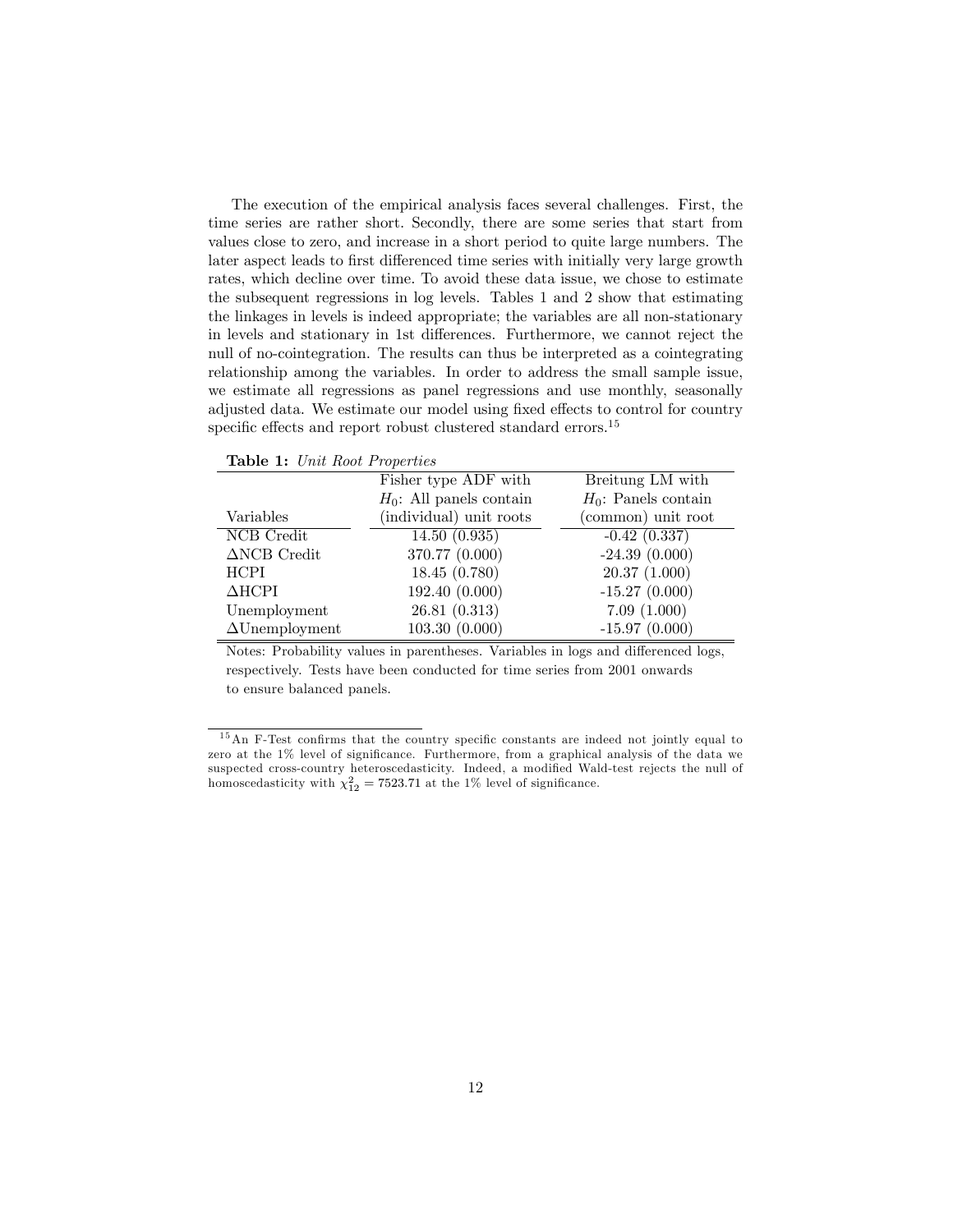|                         | Error correction model based test by            |                              |                     |              |  |
|-------------------------|-------------------------------------------------|------------------------------|---------------------|--------------|--|
|                         | Westerlund (2007) with $H_0$ : No cointegration |                              |                     |              |  |
|                         |                                                 | Statistics based on weighted | Statistics based on |              |  |
|                         |                                                 | avg. of individual estimates | pooled information  |              |  |
| Variables               | $G_{\tau}$                                      | $G_{\alpha}$                 | $P_{\tau}$          | $P_{\alpha}$ |  |
| NCB Credit, HCPI        |                                                 |                              |                     |              |  |
| and Unemployment        | $-2.25$                                         | $-10.11$                     | $-7.13$             | $-9.17$      |  |
|                         | (0.002)                                         | (0.003)                      | (0.002)             | (0.000)      |  |
| with constant           | $-3.05$                                         | $-15.69$                     | $-9.71$             | $-14.77$     |  |
|                         | (0.000)                                         | (0.000)                      | (0.000)             | (0.000)      |  |
| with constant and trend | $-3.34$                                         | $-17.10$                     | $-10.78$            | $-17.91$     |  |
|                         | (0.000)                                         | (0.051)                      | (0.001)             | (0.000)      |  |

Table 2: Cointegration Properties

Notes: Probability values in parentheses. Lags and leads have been selected using AIC. Additionally, we performed a simple Kao type cointegration test based on the residual of a regression of NCB credit on unemployment and the HCPI. An ADF test statistic of  $\chi^{-1}(24) = 39.89$  and a respective p-value of 0.022 indicate that the residuals indeed do not contain a unit root, thus pointing to a cointegrating relationship.

In Table 3, we present the results for our benchmark regressions. In columns 1-4, we explain the amount of credit that is awarded by the respective national central banks to domestic commercial banks, by inflation and unemployment a classical Phillips curve trade-off. Furthermore, we include a dummy variable that takes a value of 0 before the crisis and a value of 1 after the crisis. The beginning of the crisis, which marks a regime change in monetary policy, as discussed above, is identified in several ways. We use  $(1)$  the beginning of 2007, as many other authors have done in the literature. We furthermore use August 2007, where the Target2 clearing system was introduced, September 2008, where Lehman brothers collapsed and October 2008, where the ECB moved to full allotment tenders as robustness tests.

In Table 3, the coefficients  $\beta_1$  and  $\beta_3$  measure the significance of the variables before the 2007 financial crisis.  $\beta_2$  and  $\beta_4$  measure the partial effect of each variable after the crisis - here the respective variable is interacted with the dummy variable for the crisis. Finally, the sums of  $\beta_1 + \beta_2$  and  $\beta_3 + \beta_4$  measure the total effect of each variable during the crisis period.

In the pre-crisis period, it is interesting that the central banks apparently followed an inflation target. The variable for prices is highly statistically significant, but the unemployment variable is insignificant. This is consistent with the official goal of the ECB to achieve price stability. In the aftermath of the crisis, however, this pattern appears to have changed. The F-tests in the end of Table 3 indicate that prices are no longer a significant determinant of central bank credit. On the other hand, the unemployment variable has been highly significant during this period. This evidence is consistent with the stylized facts presented above, where the graphs clearly show a positive correlation between central bank credit and unemployment in the post-2007 period.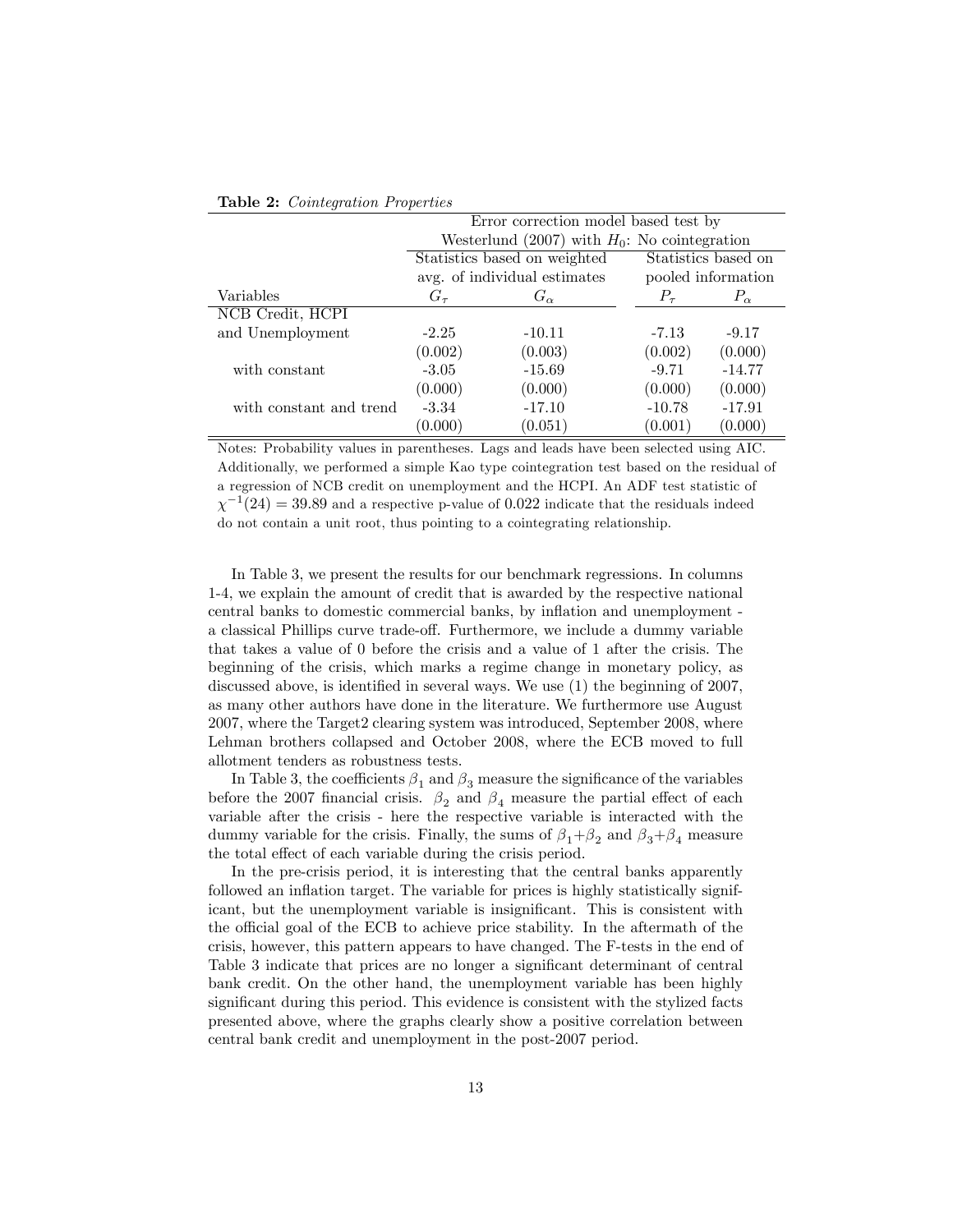Table 3: Benchmark Regression and Varying Crisis Dates Dependent Variable: Central Bank Credit

| реренцент танарк. Осным ранк стеци      |            |            |            |            |
|-----------------------------------------|------------|------------|------------|------------|
|                                         | (1)        | (2)        | (3)        | (4)        |
| Variables                               | Jan 07     | Aug $07$   | Sep 08     | Oct 08     |
| HCPI $(\beta_1)$                        | $4.870***$ | $4.502***$ | $5.110***$ | $5.282***$ |
|                                         | (4.09)     | (3.71)     | (5.17)     | (5.37)     |
| HCPI x Crisis Dummy $(\beta_2)$         | $-3.454$   | -7.365     | $-8.652$   | $-8.657$   |
|                                         | (0.58)     | (1.15)     | (1.40)     | (1.42)     |
| Unemployment $(\beta_3)$                | 0.327      | 0.162      | 0.026      | 0.021      |
|                                         | (0.84)     | (0.41)     | (0.06)     | (0.05)     |
| Unemployment x Crisis Dummy $(\beta_A)$ | $1.278*$   | $1.579**$  | $1.740**$  | $1.764**$  |
|                                         | (1.95)     | (2.33)     | (2.43)     | (2.45)     |
| Crisis Dummy                            | 13.885     | 31.835     | 37.499     | 37.434     |
|                                         | (0.50)     | (1.07)     | (1.31)     | (1.33)     |
| <b>Fixed Effects</b>                    | yes        | yes        | yes        | yes        |
| F-test $(\beta_1 + \beta_2 = 0)$        | 0.06       | 0.21       | 0.33       | 0.31       |
| F-test $(\beta_3 + \beta_4 = 0)$        | $22.51***$ | $17.53***$ | $14.44***$ | $14.56***$ |
| $R^2$ (overall)                         | 0.16       | 0.18       | 0.19       | 0.19       |
| Observations                            | 1800       | 1800       | 1800       | 1800       |

Notes: All variables in logged levels. Robust t-statistics in parentheses account for possible within- and between-cluster correlation as well as serial correlation (see e.g. Williams (2000)); \*, \*\*, \*\*\* indicate variables significant at  $10\%$ , 5%, and  $1\%$ level respectively.

We test for the robustness of this main empirical result in several ways. First, in Table 4, we perform an outlier analysis. To see whether our results are driven by any individual countries, we re-estimate our benchmark regression above on a subset of countries that leave one of the crisis countries out of the analysis, at a time. We see that the regression coefficients and confidence intervals do not change substantially, when leaving out any individual country.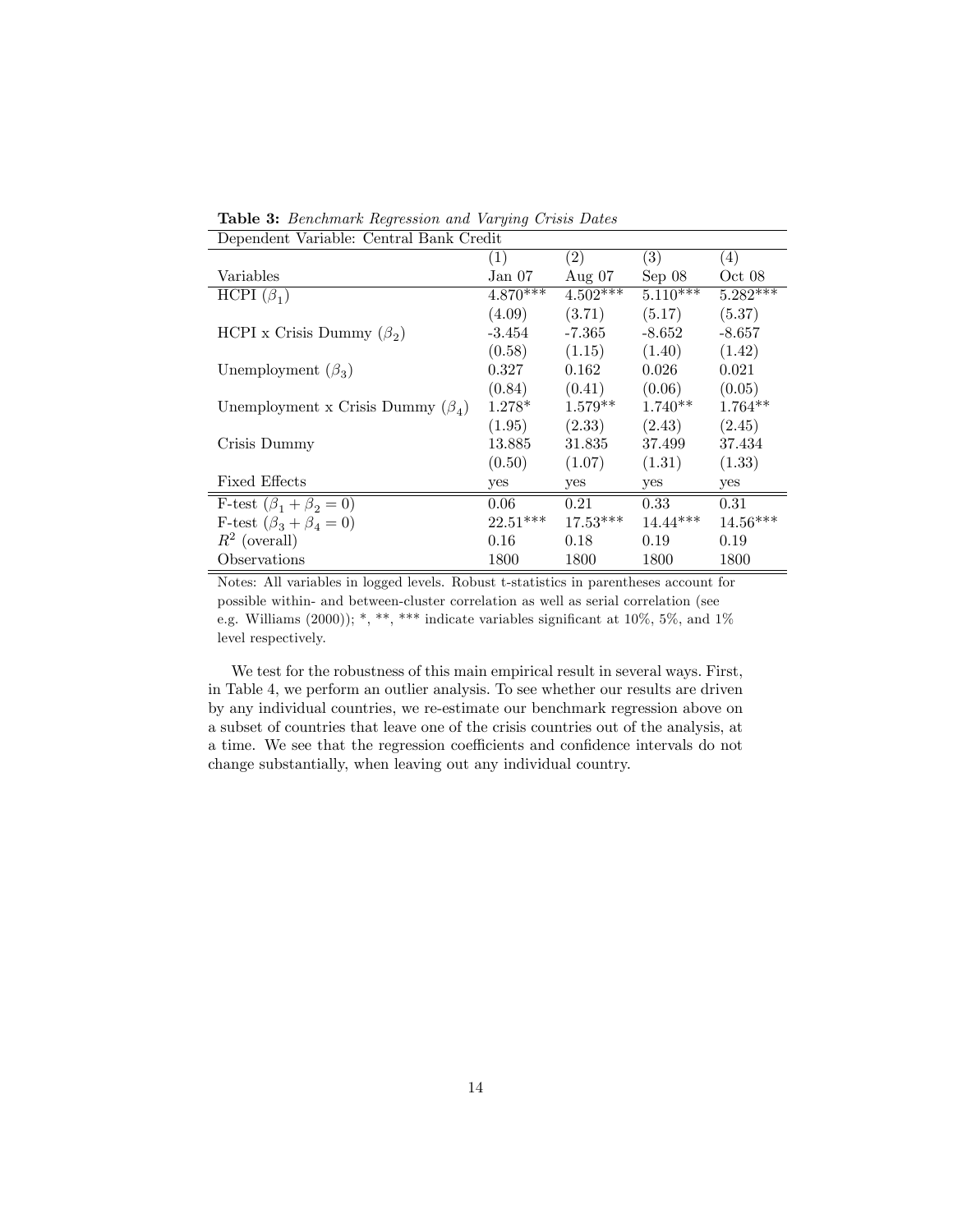| <b>Table 4:</b> Outlier Analysis |  |  |
|----------------------------------|--|--|
|                                  |  |  |

| Dependent Variable: Central Bank Credit |              |            |                   |            |            |
|-----------------------------------------|--------------|------------|-------------------|------------|------------|
|                                         | (1)          | (2)        | $\left( 3\right)$ | (4)        | (5)        |
| Variables                               | $_{\rm GRC}$ | $\rm IRL$  | <b>ITA</b>        | $\rm{PRT}$ | <b>ESP</b> |
| HCPI $(\beta_1)$                        | $4.414***$   | $4.564***$ | $5.318***$        | $5.564***$ | $5.333***$ |
|                                         | (3.56)       | (3.39)     | (4.13)            | (4.87)     | (3.69)     |
| HCPI x Crisis Dummy $(\beta_2)$         | $-6.753$     | $-3.333$   | $-4.878$          | $-6.005$   | $-3.948$   |
|                                         | (1.11)       | (0.54)     | (0.77)            | (1.07)     | (0.64)     |
| Unemployment $(\beta_3)$                | 0.501        | 0.355      | 0.263             | 0.321      | 0.246      |
|                                         | (1.40)       | (0.90)     | (0.64)            | (0.77)     | (0.58)     |
| Unemployment x Crisis Dummy $(\beta_4)$ | 1.013        | $1.315*$   | $1.305*$          | $1.231*$   | $1.579*$   |
|                                         | (1.79)       | (1.89)     | (1.99)            | (1.86)     | (2.19)     |
| Crisis Dummy                            | 29.829       | 13.269     | 20.462            | 25.881     | 15.623     |
|                                         | (1.07)       | (0.47)     | (0.70)            | (1.00)     | (0.55)     |
| <b>Fixed Effects</b>                    | yes          | yes        | yes               | yes        | yes        |
| F-test $(\beta_1 + \beta_2 = 0)$        | 0.18         | 0.04       | 0.01              | 0.31       | 0.01       |
| F-test $(\beta_3 + \beta_4 = 0)$        | $25.99***$   | $15.52***$ | $23.33***$        | $14.56***$ | $23.27***$ |
| $R^2$ (overall)                         | 0.14         | 0.13       | 0.15              | 0.18       | 0.12       |
| Observations                            | 1661         | 1649       | 1649              | 1649       | 1649       |

Notes: All variables in logged levels. Robust t-statistics in parentheses account for possible withinand between-cluster correlation as well as serial correlation (e.g. Williams  $(2000)$ ). \*, \*\*, \*\*\* indicate variables significant at  $10\%$ ,  $5\%$ , and  $1\%$  level respectively.

We furthermore estimate our benchmark regression with different estimation methods. In our benchmark regression we used a simple panel regression with fixed effects. In Table 5, we also implement  $(1)$  a random effects model,  $(2)$  a simple pooled OLS regression and  $(3)$  a fixed effects regression with alternative robust standard errors based on Driscoll and Kraay (1998). In our case, the additional orthogonality condition imposed in random effects models does not hold, however, as a Sargan-Hansen test based on an artificial regression approach rejects the random effects model in favor of the fixed effects model with a  $\chi^2_5$  = 82.08 at the  $1\%$  level of significance.

In Columns (4) and (5) of Table 5 we present two regressions that control for endogeneity. In regression (4) we use lagged values as instruments in a 2-stage least squares regression. In regression (5), we exploit the heteroscedasticity of our data set for identification, following Lewbel (2012). Both 2SLS regressions do not seem to be under- or overidentified at the  $5\%$  level of significance as indicated by Kleibergen-Paap rk LM statistics and J-statistics, respectively.  $F$ -Statistics  $> 10$  in the first stage regressions additionally suggest that weak identification is not a problem either. Furthermore, a modified Wald test rejecting homoscedasticity at the  $1\%$  level in the first stage regression of column (5) indicates that the Lewbel (2012) is indeed a valid approach for our data set.

The significance levels of some coefficients changes somewhat across different estimation techniques. However, the Wald-test at the bottom of each table that measures the impact of the variables in the crisis period remains remarkably robust.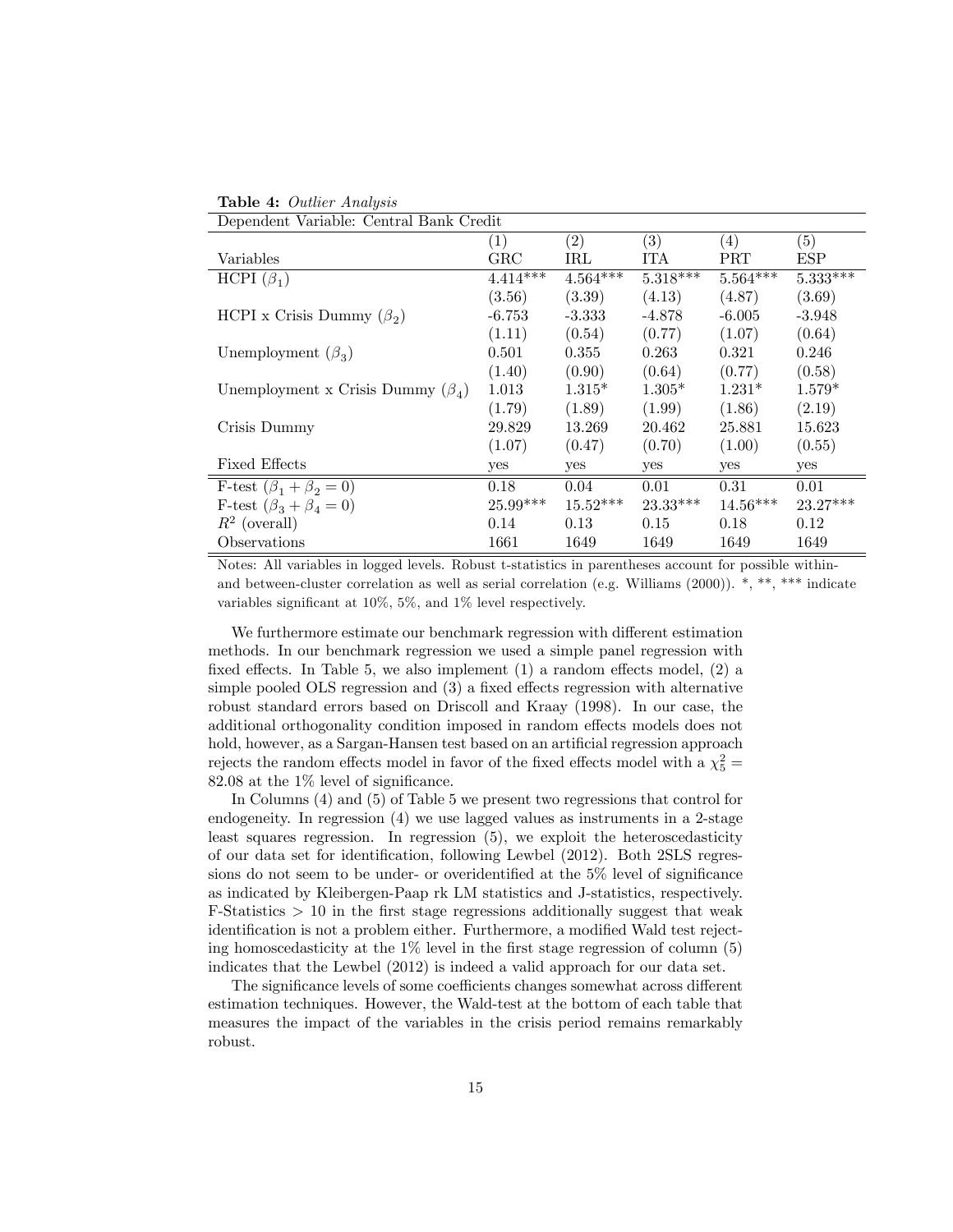| Dependent Variable: Central Bank Credit |            |             |             |            |            |
|-----------------------------------------|------------|-------------|-------------|------------|------------|
|                                         | (1)        | (2)         | (3)         | (4)        | (5)        |
|                                         |            |             |             | 2SLS       | 2SLS       |
| Variables                               | RE         | P-OLS       | DK          | IV Set A   | IV Set B   |
| HCPI $(\beta_1)$                        | $4.876***$ | $4.366***$  | $4.870***$  | 2.533      | $7.519**$  |
|                                         | (4.10)     | (4.94)      | (6.24)      | (1.24)     | (2.27)     |
| HCPI x Crisis Dummy $(\beta_2)$         | $-3.468$   | $-6.080***$ | 3.454       | -4.985     | $-11.935$  |
|                                         | (0.58)     | (3.79)      | (1.28)      | (0.81)     | (0.91)     |
| Unemployment $(\beta_3)$                | 0.322      | $-0.008$    | $0.327***$  | 0.375      | 0.240      |
|                                         | (0.82)     | (0.07)      | (2.94)      | (0.91)     | (0.53)     |
| Unemployment x Crisis Dummy $(\beta_4)$ | $1.279*$   | $1.200***$  | $1.278***$  | $1.073*$   | $1.485*$   |
|                                         | (1.96)     | (3.59)      | (5.24)      | (1.66)     | (1.90)     |
| Crisis Dummy                            | 13.947     | $26.487***$ | $13.885***$ | $-25.026$  | 52.953     |
|                                         | (0.51)     | (3.59)      | (1.13)      | (0.89)     | (0.88)     |
| F-test $(\beta_1 + \beta_2 = 0)$        | 0.06       | 1.64        | 0.32        | 2.04       | 0.18       |
| F-test $(\beta_3 + \beta_4 = 0)$        | $22.60***$ | $110.19***$ | $52.34***$  | $16.43***$ | $19.40***$ |
| $R^2$                                   | 0.16       | 0.16        | 0.16        |            |            |
| Observations                            | 1800       | 1800        | 1800        | 1789       | 1789       |

Notes: All variables in logged levels. Again \*, \*\*, \*\*\* indicate variables significant at  $10\%, 5\%,$  and  $1\%$ level respectively. The first column shows the results of a random effects model with the same robust t-statistics used in the benchmark regression. Column (2) shows a simple pooled OLS regression. Column (3) presents a fixed effects regression with Driscoll and Kraay (1998) standard errors. Column (4) presents a 2SLS regression using the Örst lagged value of the explanatory variables as instruments. Additionally, column  $(5)$  uses instruments based on the Lewbel  $(2012)$  identification approach.

## 5 Related literature

A natural area of application of the common-pool problem approach in macroeconomics has been the use of common-tax-pools in fiscal policy. Weingast, Shepsle and Johnson (1981) apply a version for the common-pool problem to the inefficiency of regional fiscal distributions by arguing that whenever central parliaments decide on the funding of regional projects an overspending bias will arise. This is the case since the members of parliaments are elected from certain regional areas and as such overvalue the interest of these regions. From the regional perspective the benefits of a locally executed project, which is funded by the central budget, will always be overvalued since the full marginal benefit of the project for the region is not weighed against the full marginal costs of the project, but rather against the costs covered by the region, which is only a negligible portion of the full costs.

Alesina and Drazen (1991) take the interpretation of the common pool problem of fiscal policy further. They argue that the common-pool problem is not only a potential source of Öscal instability, but it is also at the core of delayed fiscal stabilization. This conclusion is based on applying the common-pool prob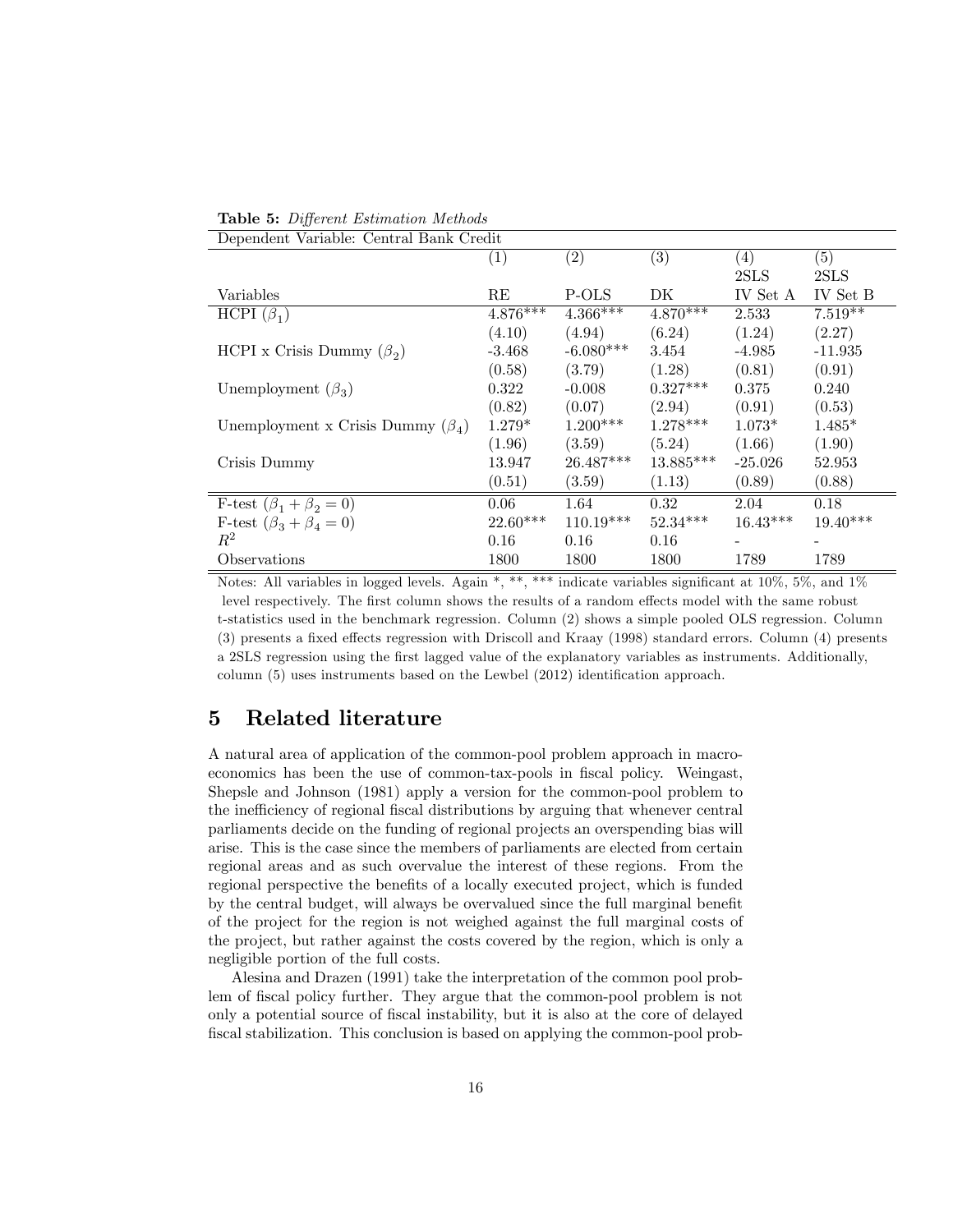lem in a political economy framework with heterogeneous groups, where delayed fiscal stabilization is modeled as the result of disagreements upon the distribution of the costs and benefits of stabilization.

The common-pool problem issues of fiscal policy have also been extensively studied with regard to the functioning of fiscal unions (see Knight (2003) and Alesina & Perotti (1999) for detailed discussions of studies documenting the common-tax pool problem and proposed solutions). With this regard the common-pool problem has typically been employed in the analysis of the funding of infrastructure or other locally used public goods where a large portion of the benefits stays within one member of the union, while the costs are symmetrically distributed across all participants (Basley & Coate (2003)). The objects of the analysis in this strand of the literature have been examples for public overspending from around the world ranging from the US (Feldstein & Vaillant (1998)) and the European Union (e.g. Hallerberg & von Hagen (1999)) to developing countries (e.g. Kletzer & Singh (1997) and Hausmann & Purfield  $(2004)$ ).

In the years following the decision for the establishment of the European Monetary Union a broad strand of the literature has been focused on the analysis of fiscal common-pools problems in the European Union. One strand of this literature focused on the interaction between the loss of monetary and fiscal stabilizers in the framework of the monetary union (Gali & Perotti (2003)). Another strand of this literature has been concerned with analyzing whether the existence of common currency will generate bail-out expectations for countries in fiscal distress and thus aggravate the standard common-pool problem (von Hagen & Eichengreen (1996), Chari & Kehoe (2004), Krogstrup & Wyplosz (2010)). These studies recognize that if the fiscal issues arising from the common-pool problem are not successfully solved these would generate incentives to jeopardize monetary policy stability, since in this case the ECB is forced to accommodate the lax fiscal policy and engage in bail-outs as we observe now. However, this literature has so far assumed that the ECB will keep its ability and willingness to perform uniform monetary policy, so that even if a bail-out is decided the limits and the conditions of the bail-out will be determined by the ECB. As we discussed above the recent undermining of the ECB's institutional setting has raised substantial concerns about whether this is indeed the case. In particular, individual member countries have been given the opportunity to modify the stance of the Union's monetary policy which in turn has created incentives to apply monetary policy tools such as central bank's credit to commercial banks in a way that is prone to the emergence of common-pool type externalities.

This common-pool distortion of the incentives to create inflation has so far only been discussed by Aizenman (1992), Casella (1992) and von Hagen and Suppel (1994). Similar to the set-up analyzed in our paper Aizenman shows that the inflationary bias will be high if the optimal inflation rate is set by several decision makers rather than by a centralized decision maker. We generally come to a similar conclusion with regard to inflationary biases as Aizenman (1992). However, our approach differs from his in that we focus on the trade-off between the benefits of credit expansion and costs of inflation, while Aizenman (1992) is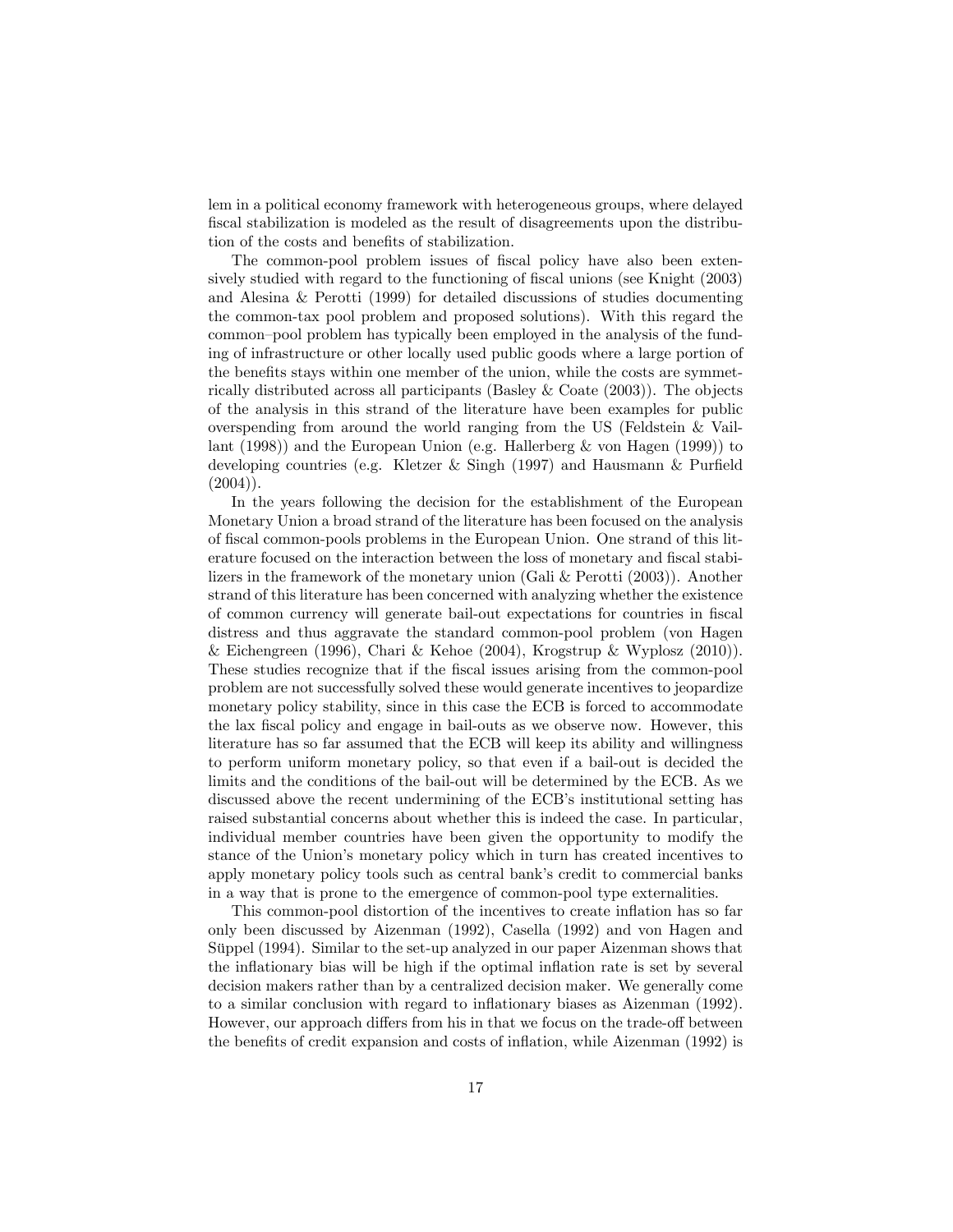concerned with the optimality of inflation tax from a Laffer curve perspective. Cassella (1992) and von Hagen and Süppel (1994) discuss how the inflationary bias depends on the decision structure of the monetary union's central bank. While in our framework we allow for completely decentralized monetary policy within the union, these authors assume common monetary policy and discuss, which is the optimal design of the decision about these common monetary policy rules and what are the incentives of countries with small impact on the monetary decision making process to participate in the union.

The possibility of exploiting the ECB monetary policy tools as a commonpool has only been analyzed by few works, none of which explicitly covers ináation biases. In a policy paper Tornell and Westermann (2012a, 2012b) suggest that the implicit bank bail-outs given by the lax monetary policy and emergency funding in the euro area are an example for the common-pool problem, since each of the regional banking supervisor can (at least in the short-run) achieve the benefit of not having to bear the costs of bank liquidations, while it's paying only a minor share of the costs generated by the explosion of central bankís credit to the banking sector. Buiter (2012) presents a detailed review of the current ECB institutional framework and draws parallels between the rouble union and the current ECB policy. Further, Tornell (2012) discusses the emergence of overwhelming TARGET2 balances as an expression of the common-pool problem. He presents a formal general-equilibrium model on the political economy of TARGET2 balances.

### 6 Conclusions

In this paper, we show how a tragedy-of-commons, stemming from the institutional shortcomings of the European Monetary Union, gives rise to excess central bank's credit and an increased inflation bias.

We present a brief description of the institutional features of the EMU. We then discuss the inflation effects in the framework of a simple model of monetary policy where the central bank minimizes a loss function with two arguments: the output gap and ináation. We add two new elements two this model. First, we directly include a credit channel effect: the central bank can generate positive output changes by expanding credit to domestic banks. Second, we model the common-pool problem by assuming that while the positive credit channel effects are fully appropriated at "home" the ináation biases generated by the credit extensions and the increased money supply are shared across all union members.

We support the tragedy-of-commons argument and the implications of the theoretical model by presenting an empirical examination of the dynamics of central bankís credit, monetary aggregates and unemployment in the EMU. Plotting the dynamics of these variables we first graphically show the abrupt expansion of central bank credit in some EMU countries, which significantly correlates with unemployment, has not significantly increased money supply and inflation in these countries. Finally, by estimating the central bank's reaction functions to inflation and unemployment we show that starting from  $2007/8$  a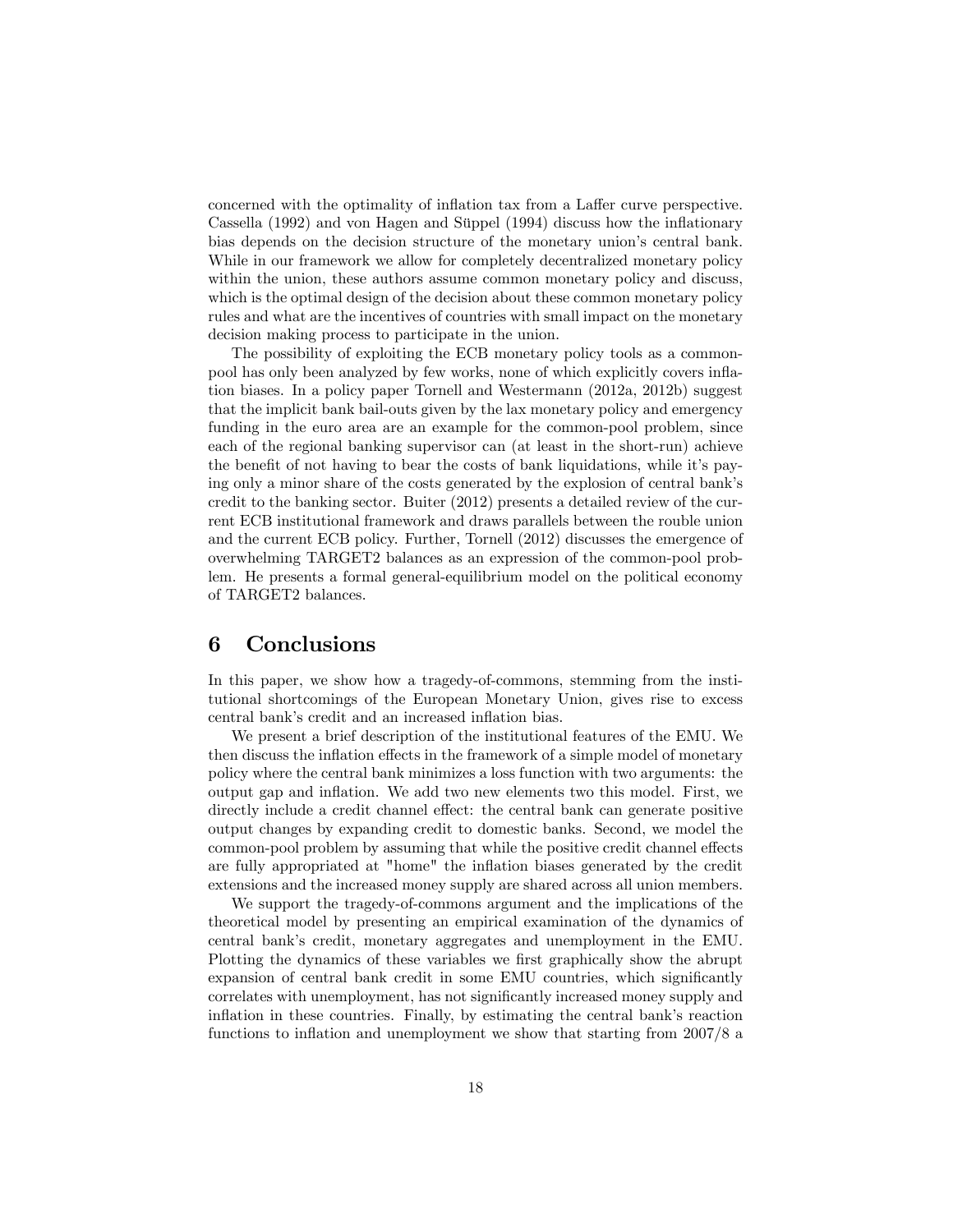significant shift of central bank's objectives was observed.

The monetary policy common-pool problems presented in this paper illustrate the need for an institutional reform of the Union. Applying the implications of the literature focused on fiscal common pools problems to the area of monetary policy common-pool problems discussed in this paper would suggest that creating a stronger institutional framework, which is able to endogenize the externalities of excessive monetary policy expansion, is essential. In particular, a centralized decision making process about the key features of monetary policy and a uniform implementation of this policy can help mitigate the problems arising from the common-pool incentives to access central bank's credit. These should include both a centralized decision making about the solvency of banks, as well as going back to a uniform catalogue of eligible collateral.

### References

- [1] Aizenman, Joshua, 1992, "Competitive Externalities and the Optimal Seigniorage", Journal of Money, Credit and Banking, 24(1), 61-71.
- [2] Alesina, Alberto & Alan Drazen, 1991, "Why are Stabilizations Delayed?", American Economic Review, 82, 1170-1188.
- [3] Alesina, Alberto & Roberto Perotti, 1999, "Budget Deficits and Budget Institutions", In: "Fiscal Institutions and Fiscal Performance", Poterba, James M. & Jürgen von Hagen (eds.), University of Chicago Press.
- [4] Basley, Timothy & Stephen Coate, 2003, "Centralized vs Decentralized Provision of Local Public Goods: A political Economy Analysis", Journal of Public Economics, 87, 2611-2637.
- [5] Barro, Robert J. & David B.Gordon, 1983, "Rules, Discretion and Reputation in a Model of Monetary Policy", Journal of Monetary Economics, 12, 101-121
- [6] Bernanke, Ben S., Mark Gertler & Simon Gilchrist, 2000, "The Financial Accelerator in a Quantitative Business Cycle Framework", In: "Handook of Macroeconomics", Taylor and Woodford (ed), 1341-1393.
- [7] Buiter, Willem, 2012, "Is the Eurozone at Risk of turning into the Rouble Zone?", Citi Economics, Global Economics View, London, February 13th.
- [8] Casella, Alessandra, 1992, "Participation in a Currency Union", American Economic Review, 82(4), 847-863.
- [9] Chari, Varadarajan V. & Patrick J. Kehoe, 2008, "Time Inconsistency and Free-Riding in a Monetary Union", Journal of Money, Credit and Banking,  $40, 1329-1356.$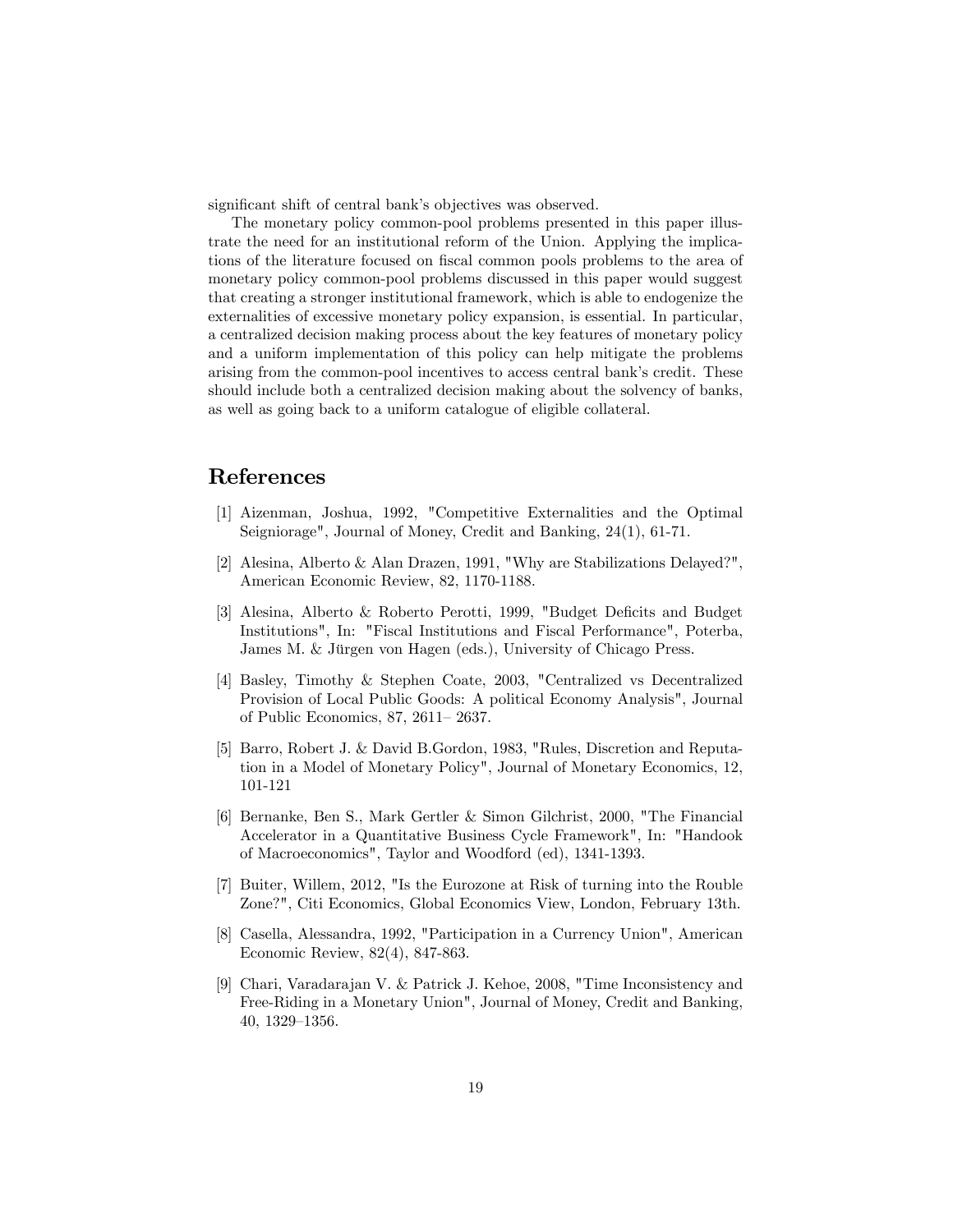- [10] Driscoll, John C. & Aart C. Kraay, 1998, "Consistent Covariance Matrix Estimation With Spatially Dependent Panel Data,", The Review of Economics and Statistics,  $80(4)$ , 549-560.
- [11] Feldstein, Martin & Marian Vaillant, 1998, "Can state taxes redistribute income?", Journal of Public Economics, 68(3), 369-396.
- [12] GalÌ Jordi & Roberto Perotti 2003, "Fiscal Policy and Monetary Integration in Europe", Economic Policy, 18(37), 533-572.
- [13] Garber, Peter M., 1999, "The target mechanism: Will it propagate or stiáe a stage III crisis?", Carnegie-Rochester Conference Series on Public Policy, 51(1), 1999.
- [14] Hallerberg, Mark & Jürgen von Hagen, 1999, "Electoral Institutions, Cabinet Negotiations, and Budget Deficits within the European Union", In: "Fiscal Institutions and Fiscal Performance", Poterba, James & Jürgen von Hagen (eds.), University of Chicago Press, 209-232.
- [15] Hausmann, Ricardo & Catriona M. Purfield, 2004, "The Challenge of Fiscal Adjustment in a Democracy: The Case of India", IMF Working Paper 04/168, September.
- [16] Kashyap, Anil K., Jeremy C. Stein & David W. Wilcox, 1993, "Monetary Policy and Credit Conditions: Evidence From the Composition of External Finance", American Economic Review, 83, 78-98.
- [17] Kletzer, Kenneth M & Nirvikar Singh, 1997, "The political economy of Indian Öscal federalism", In: "Fiscal Policies in India", Mundle, Sudipto (ed.), Oxford University Press,
- [18] Knight, Brian, 2003, "Common Tax Pool Problems in Federal Systems", In: "Democratic Constitutional Design and Policy", Roger D. Congelton  $&$  Birgitta Swedenborg (eds.), MIT Press, 229–47.
- [19] Krogstrup, Signe & Charles Wyplosz, 2010, "A common pool theory of supranational deficit ceilings", European Economic Review,  $54(2)$ ,  $269$ 278.
- [20] Lewbel, Arthur, 2012, "Using Heteroscedasticity to Identify and Estimate Mismeasured and Endogenous Regressor Models", Journal of Business & Economic Statistics, 30(1), 67-80.
- [21] Sachs, Jeffrey, Aaron Tornell & Andres Velasco, 1996, "The Collapse of the Mexican Peso: What Have we Learned?", Economic Policy, 11(22), 13-63.
- [22] Sinn, Hans-Werner & Timo Wollmershäuser, 2012, "Target Loans, Current Account Balances and Capital Flows. The ECB's Rescue Facility", International Tax and Public Finance, 19(4), 468-508.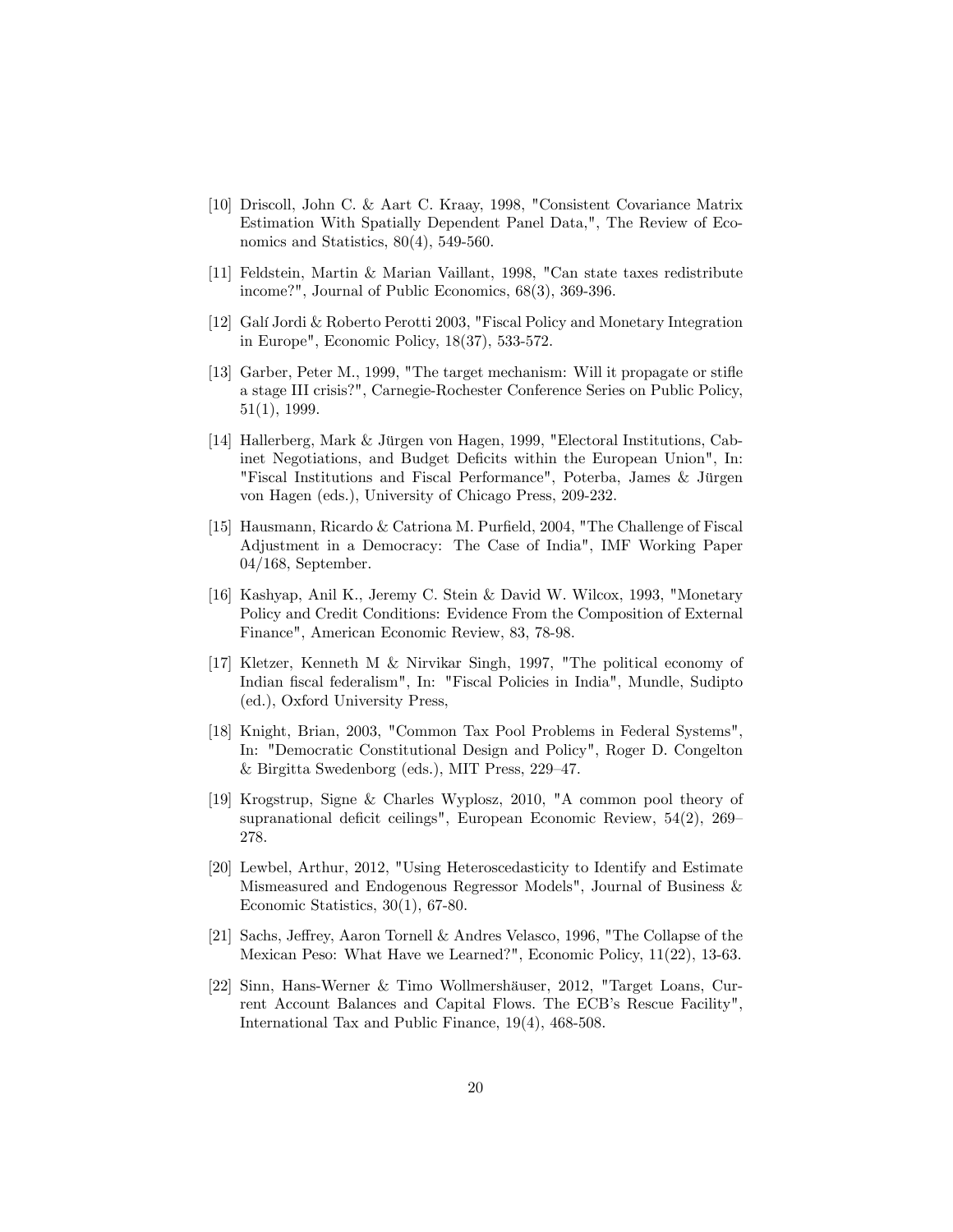- [23] Steinkamp, Sven & Frank Westermann, 2012, "On Creditor Seniority and Sovereign Bond Prices in Europe", CESifo Woking Paper No. 3944.
- [24] Tornell, Aaron & Frank Westermann, 2005, "Boom-Bust Cycles and Financial Liberalization", MIT Press.
- [25] Tornell, Aaron & Frank Westermann, 2012a, "The Tragedy-of-the-Commons at the European Central Bank and the Next Rescue Operation", VOXeu.org.
- [26] Tornell, Aaron & Frank Westermann, 2012b, "Europe Needs a Federal Reserve", The New York Times, June 20.
- [27] Tornell, Aaron, 2012, "The Dynamic Tragedy-of-the-Commons in the Eurozone, the ECB and Target2 Imbalances", UCLA mimeo, September.
- [28] Von Hagen, Jürgen & Ralph Süppel, 1994,"Central Bank Constitutions for Federal Monetary Unions", European Economic Review, 38(3-4), 774-782.
- [29] Von Hagen, Jürgen & Ian Harden, 1995, "Budget Processes and Commitment to Fiscal Discipline", European Economic Review, 39, 771-79.
- [30] Von Hagen, Jürgen & Barry Eichengreen, 1996, "Federalism, Fiscal Restraints and European Monetary Union", American Economic Review, 82(2), 134-138.
- [31] Walsh, Carl E., 2010, "Monetary theory and policy", 3. ed., MIT Press.
- [32] Weingast, Barry, Kenneth Shepsle & Christopher Johnson, 1981, "The Political Economy of Benefits and Costs: A Neoclassical Approach to Distributive Politics", Journal of Political Economy, 96, 132-163.
- [33] Williams, Rick. L., 2000,."A Note on Robust Variance Estimation for Cluster-Correlated Data", Biometrics, 56, 645-646.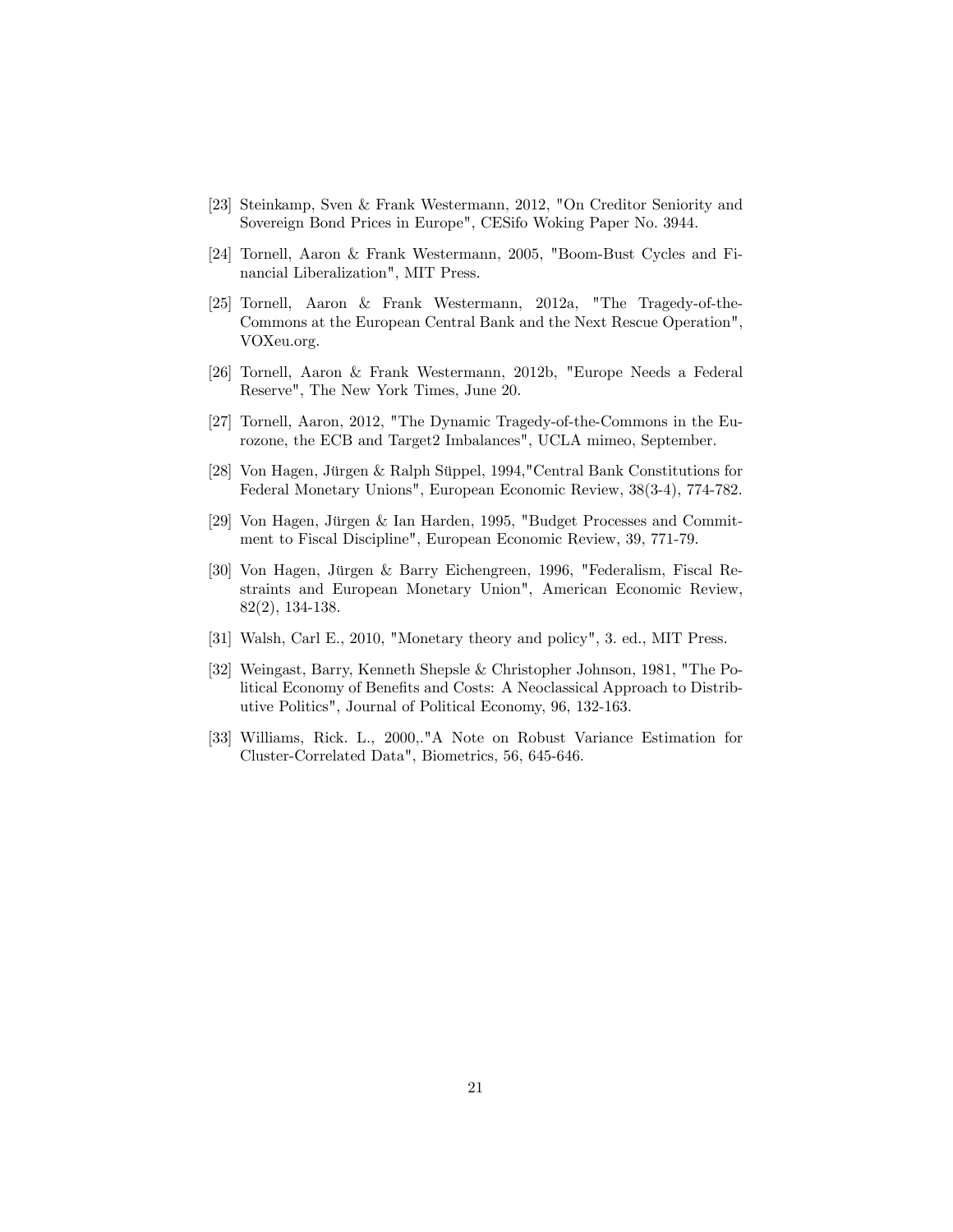# 7 Appendix 1: The interaction with a Barro-Gordon time inconsistency problem

In this appendix we analyze the interaction between the two new elements - a credit channel and a common pool problem - with the standard time inconsistency problem that derives from the Phillips curve trade-off in a Barro-Gordon setting. We show that the results presented above are independent from this other classical inflation bias in the literature.

#### 7.1 A single country

We keep the notation as above, and add the expectation about future inflation denoted by  $\pi^e$ . The utility function and production in a single country are as follows:

$$
U(y,\pi) = \lambda(y - \overline{y_n}) - \frac{1}{2}\pi^2
$$
\n(5)

$$
y = \overline{y_n} + \alpha(\pi - \pi^e) + y_c(\Delta d)
$$
 (6)

with  $\frac{\partial y}{\partial \Delta m} > 0$  and  $\Delta m = \Delta d$ . Furthermore, we assume that agents are characterized by rational expectations.

Lemma 3 In a single country with a Barro-Gordon time inconsistency problem and a credit channel of monetary policy, the inflation bias is:  $\lambda(\alpha + \frac{\partial y}{\partial \Delta m})$ 

**Proof.** arg max 
$$
U = \lambda(\alpha(\Delta m - \pi^e) + y_c(\Delta m)) - \frac{1}{2}\Delta m^2
$$
;  $\frac{\partial U}{\partial \Delta m} = \lambda(\alpha + \frac{\partial y}{\partial \Delta m}) - \Delta m$ ;  $\Delta m^* = \lambda(\alpha + \frac{\partial y}{\partial \Delta m})$ 

The optimal inflation  $\Delta m^* = \lambda(\alpha + \frac{\partial y}{\partial \Delta m})$  is larger than zero, and larger than the standard Barro-Gordon result, which is  $\Delta m^* = \lambda \alpha$  in the simple setting. The existence of a credit channel adds a further motive to conduct expansionary monetary policy.

#### 7.2 Currency union

Now consider, again, the same setup for a currency union. Utility and production functions are given as follows:

$$
U(y_i, \pi_i) = \lambda (y_i - \overline{y_n}) - \frac{1}{2} \pi_i^2
$$
\n<sup>(7)</sup>

$$
y_i = \overline{y_n} + \alpha(\pi_i - \pi^e) + y_{c,i}(\Delta d_i)
$$
\n(8)

with  $\frac{\partial y_i}{\partial \Delta m_i} > 0$ . We make the same assumptions as above, namely,  $\pi_i = \pi$ ,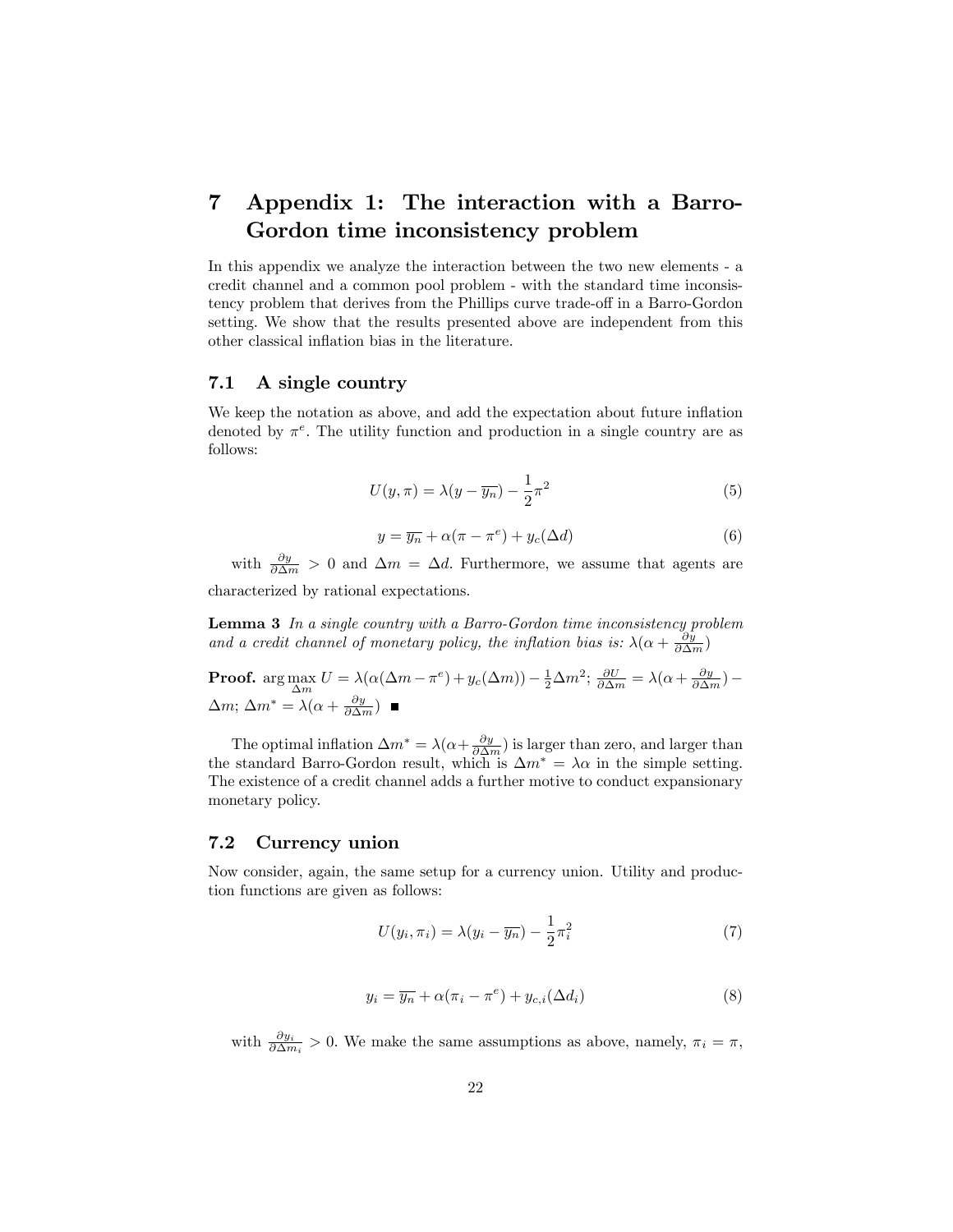due to the law of one price and  $\pi = \frac{1}{n} \sum_{n=1}^{\infty}$  $i=1$  $\Delta m_i$ , as well as  $\Delta m_i = \Delta d_i$ .

Proposition 4 In a currency union with a Barro-Gordon time inconsistency  $problem$  and a credit channel of monetary policy, the inflation bias is larger than in a single country

Proof. 
$$
\arg \max_{\Delta m_i} U_i = \lambda (\alpha (\frac{1}{n} \sum_{i=1}^n \Delta m_i - \pi^e) + y_c(\Delta m_i)) - \frac{1}{2} (\frac{1}{n} \sum_{i=1}^n \Delta m_i)^2; \frac{\partial U_i}{\partial \Delta m_i} =
$$
  

$$
\frac{1}{n^2} \left( \sum_{\substack{j=1 \ j \neq i}}^n \Delta m_j - n^2 \frac{\partial y_i}{\partial \Delta m_i} \lambda - n\alpha \lambda + \Delta m_i \right); \Delta m_i^* = n\lambda (\alpha + n \frac{\partial y_i}{\partial \Delta m_i}) - \sum_{\substack{j=1 \ j \neq i}}^n \Delta m_j;
$$
  
In symmetric equilibrium:  $\Delta m^* = \lambda (\alpha + n \frac{\partial y}{\partial \Delta m}); \lambda (\alpha + n \frac{\partial y}{\partial \Delta m}) - \lambda (\alpha + \frac{\partial y}{\partial \Delta m}) =$ 

$$
\frac{\partial y}{\partial \Delta m} \lambda(n-1) > 0 \quad \blacksquare
$$

The inflation in equilibrium will be  $\Delta m^* = \lambda (\alpha + n \frac{\partial y}{\partial \Delta m})$ . Note that the original Barro-Gordon inflation bias is unaffected by our extensions. When comparing the optimal inflation rate in the currency union of the main paper (without Barro-Gordon) and the appendix, we get exactly the standard inflation bias explaining the difference:

Corollary 5 The tragedy of the commons does not affect the Barro-Gordon time inconsistency bias

**Proof.** In a currency union without time inconsistency problem:  $\Delta m_i^*$  =  $n\lambda \frac{\partial y_i}{\partial \Delta m_i}$ ; In a currency union with time inconsistency problem:  $\Delta m^* = \lambda (\alpha + \beta)$  $n\frac{\partial y}{\partial \Delta m}$ );  $n\lambda \frac{\partial y_i}{\partial \Delta m_i} - \lambda(\alpha + n\frac{\partial y}{\partial \Delta m}) = \lambda \alpha$ 

The intuition for this corollary can be illustrated by analyzing the effect of a currency union on the marginal cost and benefit from inflation. As the benefits from inflation in the Barro-Gordon model derive from the impact of inflation on wages, the currency union will not affect the trade-off between the output and inflation. Printing more money will be associated with the average cost in terms of inflation, as above. But it will also lead only to the average benefit. As both are aligned, there is no additional incentive for printing money to make use of the Phillips-curve trade off.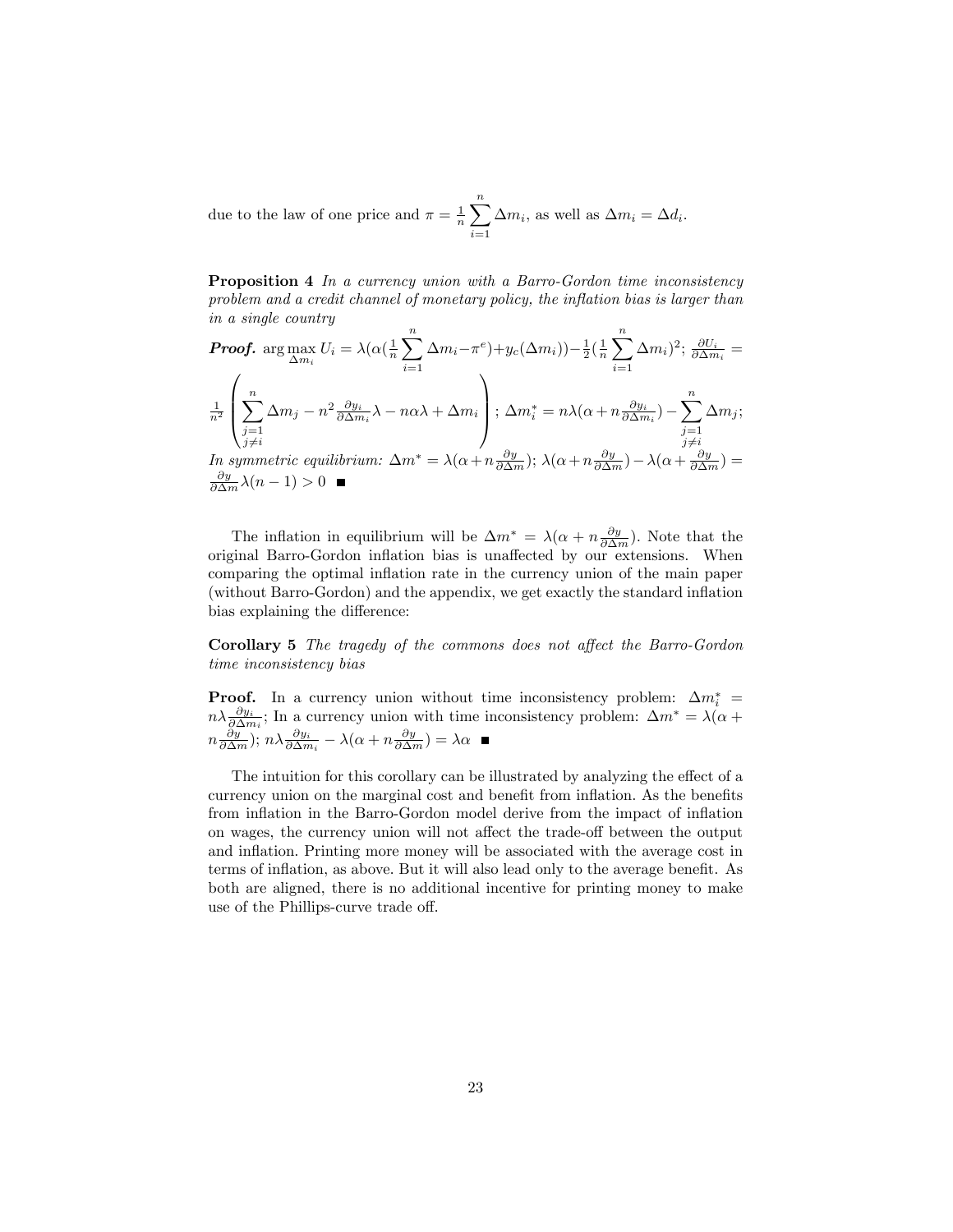# 8 Appendix 2: Country-level figures

Figure 4: Central Bank Credit and Unemployment



24

Notes: Figures show the credit of national central banks (bn  $\epsilon$ , right scale) versus the total unemployment rate (%, left scale) for the GIIPS countries (Greece, Ireland, Italy, Portugal and Spain). Sources: International Financial Statistics, Euro Crisis Monitor, Eurostat.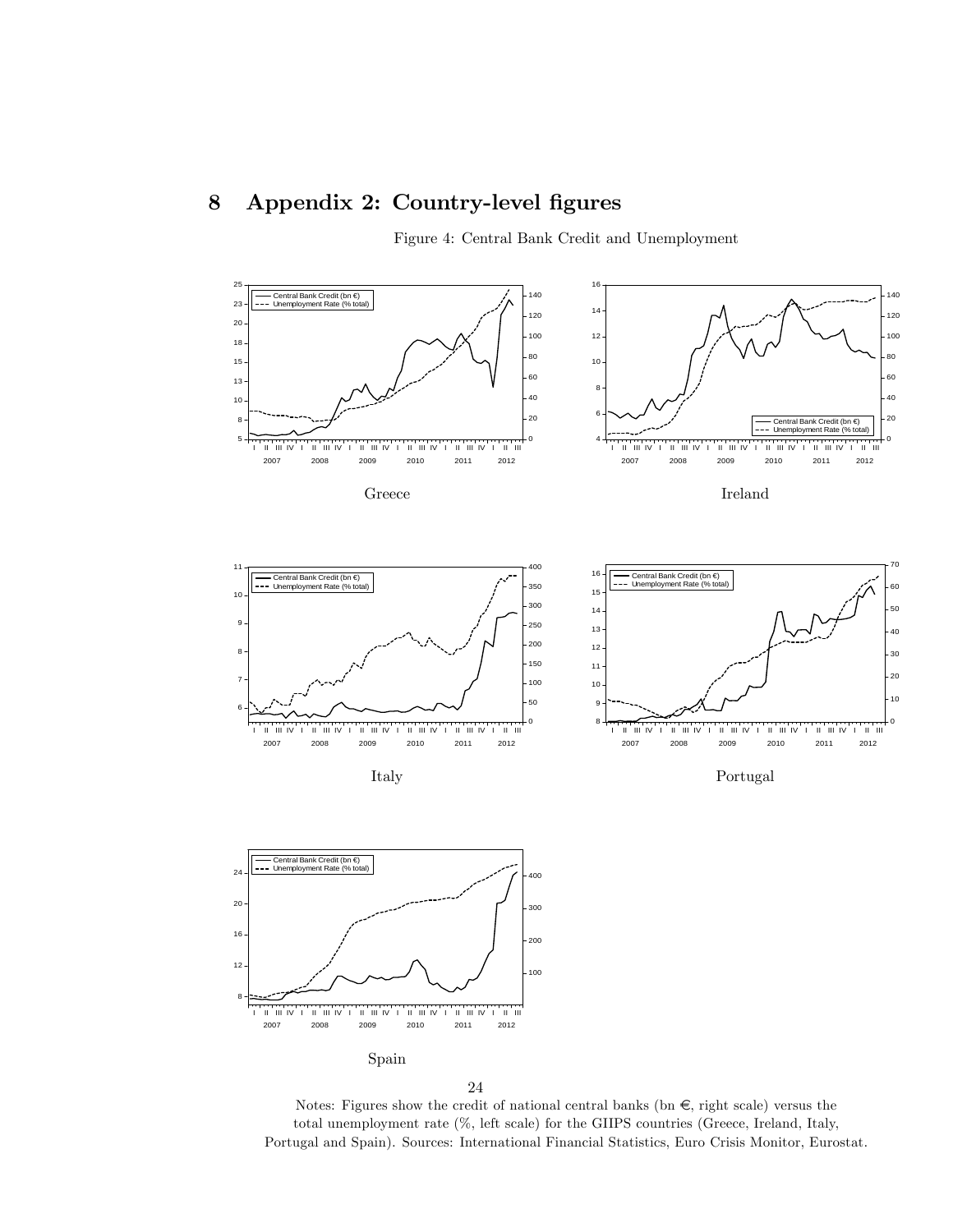#### Figure 5: Central Bank Credit and Total Bank Lending



Spain

Notes: Figures show the credit of national central banks, the deposits of national central banks and the bank lending of the national monetary financial instiutions (in bn  $\epsilon$ ) for the GIIPS countries (Greece, Ireland, Italy,Portugal and Spain). Sources: International Financial Statistics